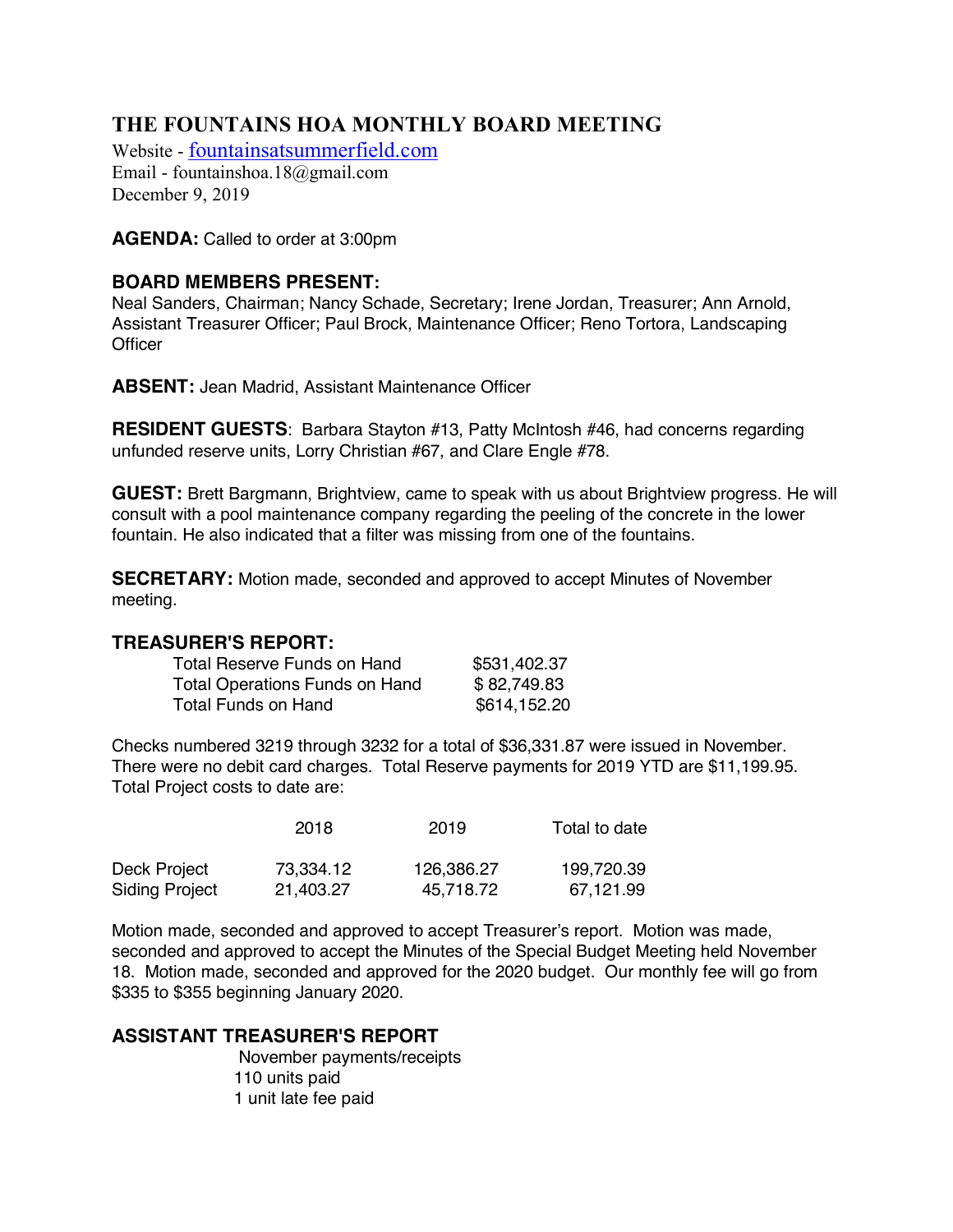1 unit new owner fee paid 2 unit statement fees paid

# **MAINTENANCE:**

Paul asked Coast Paving to repaint those garage doors that were affected by their paving overspray this summer. This repainting will occur without any additional cost to the Association. HOA Services will start cleaning gutters and downspouts December 16. After that occurs, we can determine which drains need to be augered to clear root damage/interference in those drains. HOA Services have provided an estimate to repair the PRV (pressure regulator valve) for buildings 15480 and 15478. A motion was made, seconded and approved to have them provide this service at a charge not to exceed \$3000. Since Patty McIntosh, #46, raised concerns once again regarding deck documentation, documents will be made available for viewing and copying after the close of the meeting.

#### **LANDSCAPE:**

Reno has once again walked through the property with Brett Bargmann and determined that Brightview has focused on their contractual obligations and is dedicated to meeting them. Winterizing will begin soon with pruning, trimming, downed limb removal, and leaf removal. It will be done in two segments. A basket filter needs to be replaced in the lower fountain

#### **UNFINISHED BUSINESS:**

Nancy is continuing on arrangements for luncheon and making preparations for The Fountains Annual Meeting February 19, 2020.

#### **NEW BUSINESS:**

Paul Tate of Soil Solutions will bring information on radon gas to Annual Meeting and answer any questions residents may have. Notification will be made to owners prior to the meeting that this will occur. In the past four years, four residents have reported radon gas readings higher than the EPA level. Two of these were remediated. Unit owners are responsible for initiating and paying for testing if they choose to have it done. Results in a number greater than four, the Board will remediate.

#### **NEXT MEETING:** January 13, 2020

**MEETING ADJOURNED:** Motion was made, seconded and approved to adjourn at 3:55pm.

Respectfully submitted, Nancy Schade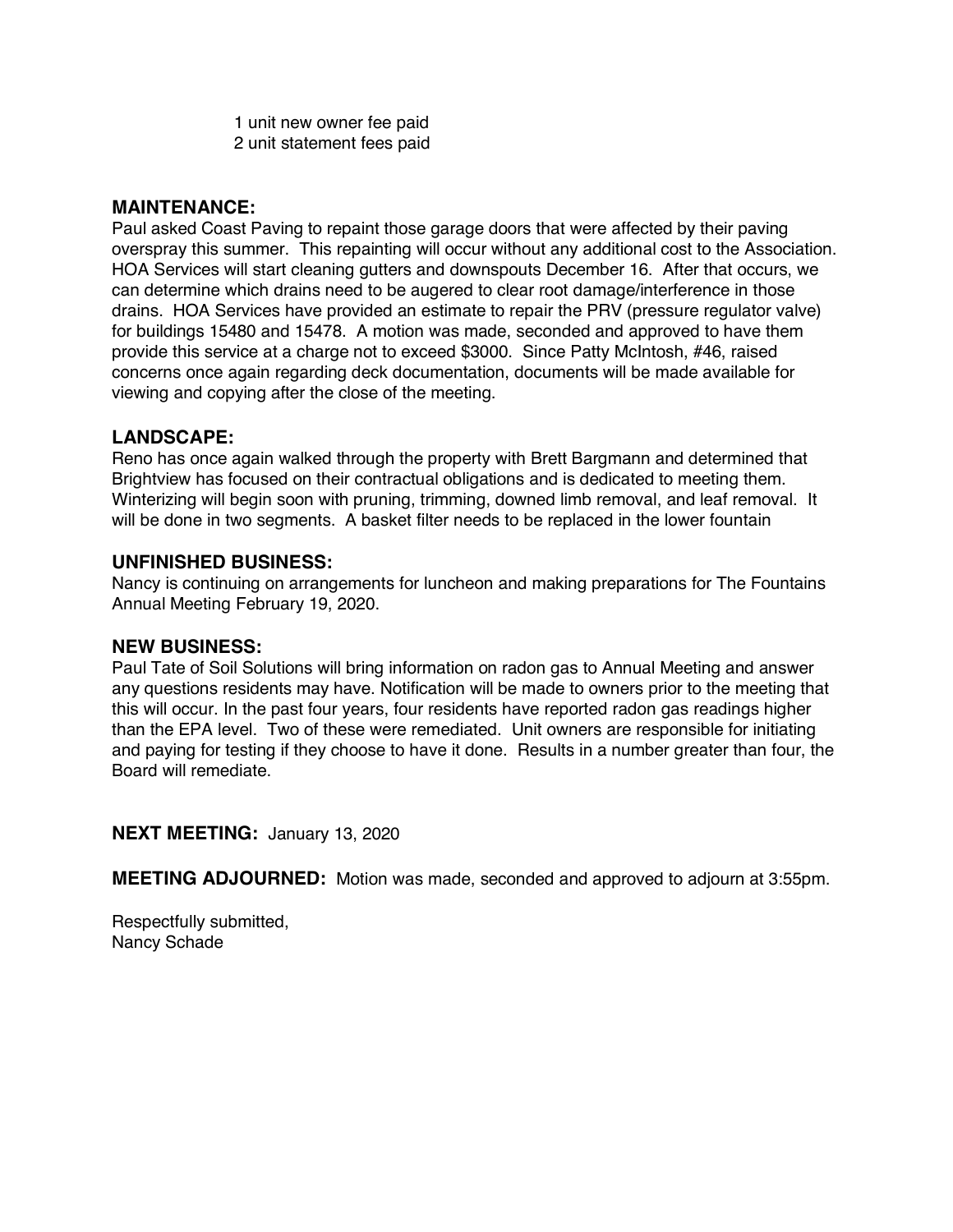# **THE FOUNTAINS HOA SPECIAL BUDGET MEETING**

November 18, 2019

# **AGENDA:**

Called to order at 1:30pm.

# **BOARD MEMBERS PRESENT:**

Neal Sanders, Chairman; Nancy Schade, Secretary; Paul Brock, Maintenance Officer; Irene Jordan, Treasurer; Ann Arnold, Assistant Treasurer Officer;

**RESIDENTS:** Barbara Stayton #13, Joan Mathews #30, Ellen Marlow #49, Kay Norton #59, Lorry Christian #67, Iris Martinez,

Notices were emailed or hand delivered to those without email on November 9, prior to the meeting, as required. Neal called the meeting to order and directed Irene to conduct.

This meeting was a follow up to the last one, held to discuss budget requirements for the upcoming year 2020. Irene presented budget revisions resulting in proposing a slight increase from those figures discussed in the October meeting. The increase in operating costs and increase in the Reserve Fund will likely result in an increase in the monthly fees to unit owners.

**MEETING ADJOURNED:** Motion was made, seconded and approved to adjourn at 1:45pm.

Respectfully submitted, Nancy Schade

# **THE FOUNTAINS HOA MONTHLY BOARD MEETING**

Website - fountainsatsummerfield.com Email - fountainshoa.18@gmail.com November 11, 2019

**AGENDA:** Called to order at 3:00pm

# **BOARD MEMBERS PRESENT:**

Neal Sanders, Chairman; Nancy Schade, Secretary; Irene Jordan, Treasurer; Ann Arnold, Assistant Treasurer Officer; Paul Brock, Maintenance Officer; Reno Tortora, Landscaping **Officer** 

**ABSENT:** Jean Madrid, Assistant Maintenance Officer

**RESIDENT GUESTS**: Barbara Stayton #13, Joan Mathews #30, Patty McIntosh #46, Ruth Ann Tortora #48, Lorry Christian #67, Clare Engle #78 and Vicki Masengale #86.

Clare wished to thank the Board for their time and contributions. Patty was present to complain, one again, about components of the Reserve study. She has asked this question previously and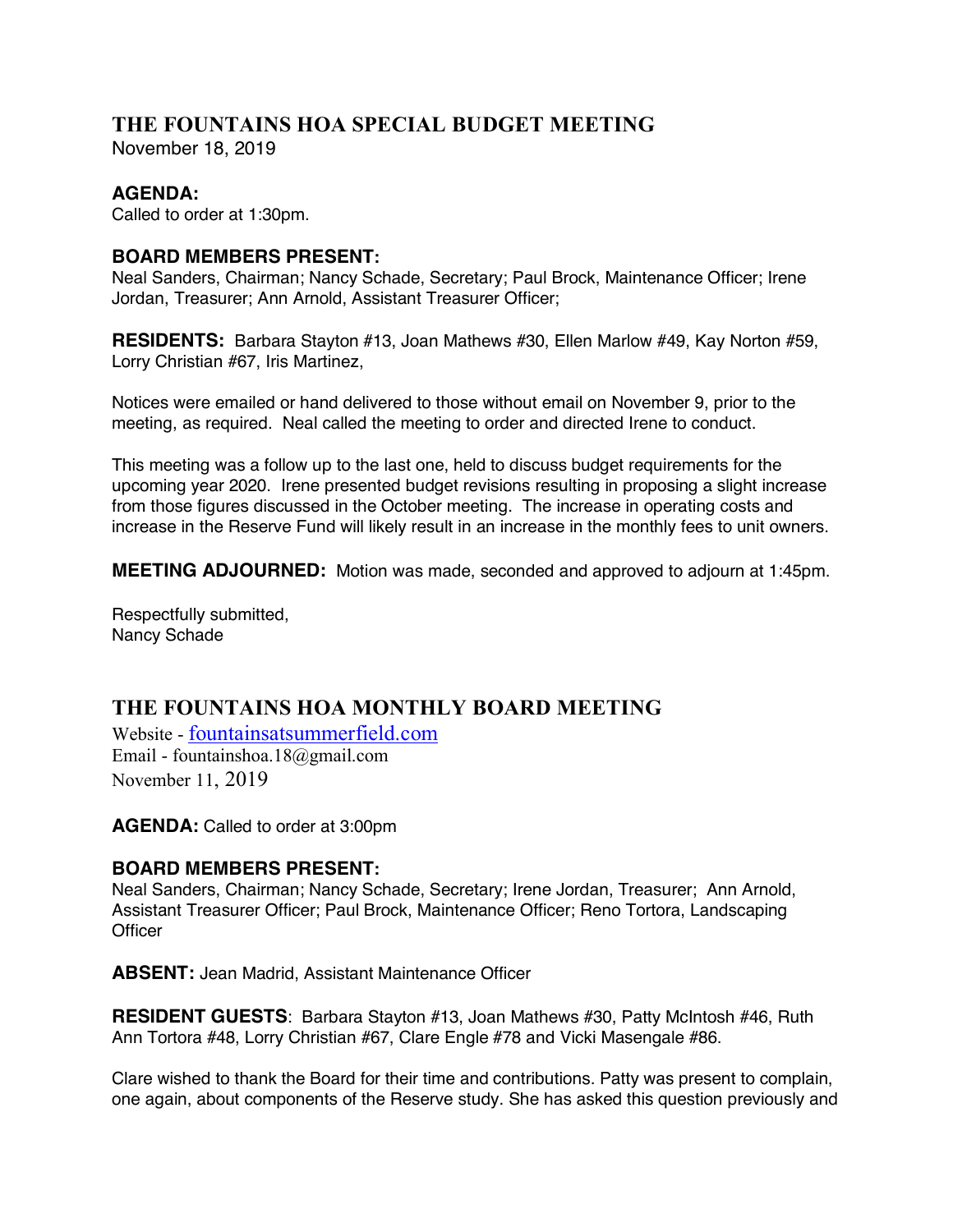the same answer applies. Vicki has concerns about radon gas found in her unit. Lorry questioned why there is a need to increase dues again.

**SECRETARY:** Motion made, seconded and approved to accept Minutes of October meeting.

#### **TREASURER'S REPORT:**

| Total Reserve Funds on Hand           | \$541,479.29 |
|---------------------------------------|--------------|
| <b>Total Operations Funds on Hand</b> | \$57,250.49  |
| Total Funds on Hand                   | \$598,729.78 |

Checks numbered 3195 through 3218 for a total of \$78,565.25 were issued in October. There were no debit card charges. Total Reserve payments for 2019 YTD are \$201,075.32. Total Project costs to date are:

|                       | 2018      | 2019       | Total to date |
|-----------------------|-----------|------------|---------------|
| Deck Project          | 73.334.12 | 115,186.32 | 188,520.44    |
| <b>Siding Project</b> | 21,403.27 | 45,718.72  | 67,121.99     |

A few months ago, The Fountains received a communication from The City of Tigard stating that a resident had filed a complaint with the city that our decks were unsafe and that The Fountains was in violation of city codes. After hiring a consultant to do a detailed study of the decks and a number of communications with the City and with our attorney, the unfounded complaint was closed without further action required by the HOA. To date, the HOA has incurred a total cost of \$9,181.08 in consulting and attorney fees related specifically to this complaint. Motion made, seconded and approved to accept Treasurer's report. Motion was made, seconded and approved to accept the Minutes of the October 28 Special Budget Meeting. Another Special Budget Meeting will be held November 18 at 1:30.

# **ASSISTANT TREASURER'S REPORT**

October payments/receipts 110 units paid 2 unit late fees paid 2 unit statement fees paid

**COMMUNICATIONS:** #108 is for sale. #110 is closing November 15.

#### **MAINTENANCE:**

Paul asked HOA Services to schedule downspout and gutter cleaning to take place in November. July of this year, The City of Tigard increased deck permit fees for the deck project by an additional \$53.82 per permit. The Association will pay for this going forward but will not be charged retroactively for permits already filed. Installation has begun on five deck support posts at a cost of \$1650. per post.

#### **LANDSCAPE:**

Reno has walked through the property three times with Brightview and Treecology. Focus will be on leaf removal in the next couple months, then new plantings will be discussed and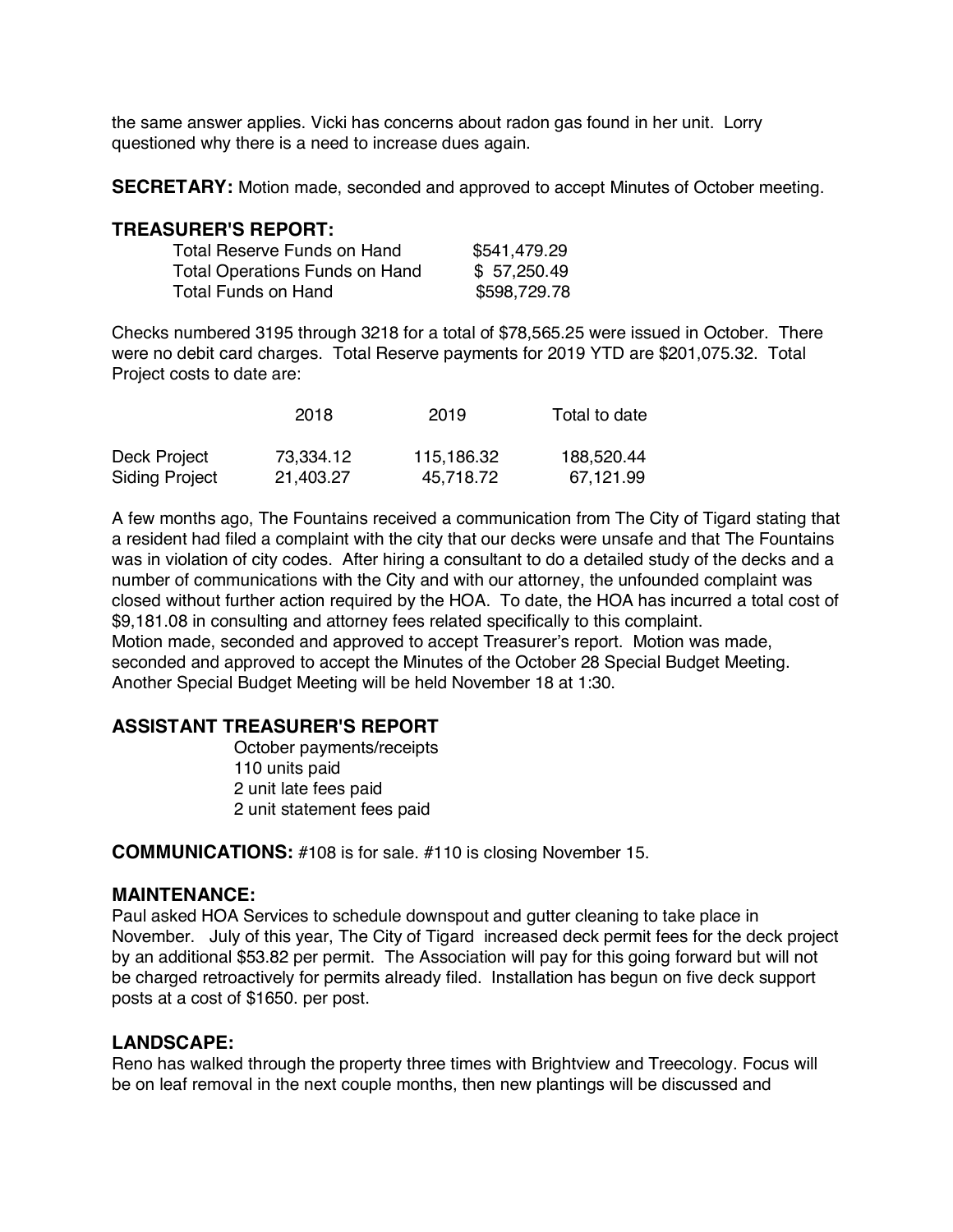recommendations made. The timer needs to be adjusted on the lower fountain. A motion was made, approved and seconded to install a filter on the upper fountain.

#### **OLD BUSINESS:**

Nancy is arranging for luncheon and making preparations for The Fountains Annual Meeting February 19, 2020.

#### **NEW BUSINESS:**

After a resident questioned the legitimacy of the non-elected members of the Board, Neal was prompted to ask our Attorney, Stephen Russell, to examine our Bylaws and advise us. As a result of his advice, in order to clarify positions: Neal moved to appoint Paul Brock as Maintenance OFFICER, Reno Tortora as Landscape OFFICER, Ann Arnold as Assistant Treasurer OFFICER, and Jean Madrid as Assistant Maintenance OFFICER, to the Board to serve at the pleasure of the Board. They will continue to exercise the authority, responsibilities, and functions that are currently in place and that they have so capably fulfilled. These positions will be non-voting positions on The Fountains Board of Directors. The motion was seconded and approved unanimously.

Nancy, having served three years, will be relinquishing her position as Secretary on the Board at the Annual Meeting so that someone else has the opportunity to serve.

**NEXT MEETING:** December 9, 2019

**MEETING ADJOURNED:** Motion was made, seconded and approved to adjourn at 3:20pm.

Respectfully submitted, Nancy Schade

# **THE FOUNTAINS HOA SPECIAL BOARD MEETING**

Website - fountainsatsummerfield.com Email - fountainshoa.18@gmail.com

October 28, 2019

The Special Meeting was called to order at 1:30pm.

#### **BOARD MEMBERS PRESENT:**

Neal Sanders, Chairman; Barbara Stayton, Acting Secretary; Irene Jordan, Treasurer; Ann Arnold, Assistant Treasurer; Paul Brock, Maintenance; Reno Tortora, Landscape

**ABSENT:** Nancy Schade, Secretary; Jean Madrid, Assistant Maintenance

#### **BOARD DISCUSSION TOPIC: THE 2020 BUDGET**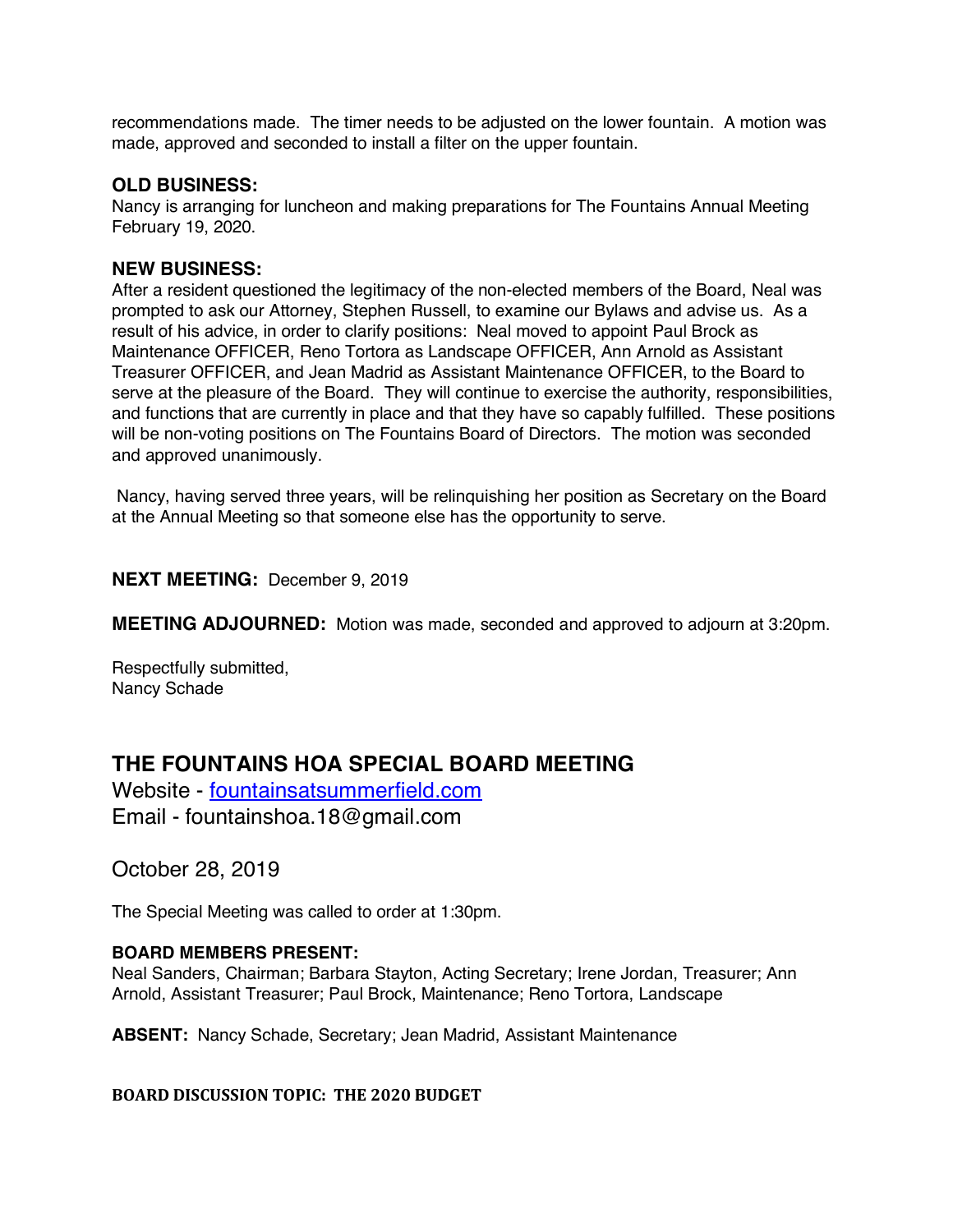Reserve Study and Reserve Allocation were explained. The Operations Expenses were reviewed line by line. The Board members discussed some minor adjustments. Most services will cost more in 2020. The proposed increase per residence per month will be either \$20 or \$25. More information should be available at the end of October.

A second Special Meeting to discuss the 2020 Budget will be held Monday, November 18, 2019 at 1:30 in the Conference Room of the Clubhouse.

Respectfully Submitted,

Barbara Stayton, Acting Secretary

# **THE FOUNTAINS HOA MONTHLY BOARD MEETING**

Website - fountainsatsummerfield.com Email - fountainshoa.18@gmail.com

October 14, 2019

**AGENDA:** Called to order at 3:00pm.

# **BOARD MEMBERS PRESENT:**

Neal Sanders, Chairman; Barbara Stayton, Acting Secretary; Irene Jordan, Treasurer; Ann Arnold, Assistant Treasurer; Paul Brock, Maintenance Director; Reno Tortora, Landscape **Director** 

**ABSENT:** Nancy Schade, Secretary; Jean Madrid, Assistant Maintenance Director

**GUEST:** Brett Bargmann, Account Manager from Brightview Landscaping

**RESIDENT GUESTS**: Clare Engle #78, Vicki Masengale #86, Bonnie Sanders #5, Cyndy O'Brien #92, Sandy and Richard Cox #81 and Patty McIntosh #46 Patty McIntosh asked a question, again, about possible radon issues. Answer to the question was given at past board meeting and the same answer was repeated.

#### **SECRETARY:**

Motion made, seconded and approved to accept Minutes of the September meeting.

#### **TREASURER'S REPORT:**

| Total Reserve Funds on Hand    | \$559,678.08 |
|--------------------------------|--------------|
| Total Operations Funds on Hand | \$79,548.90  |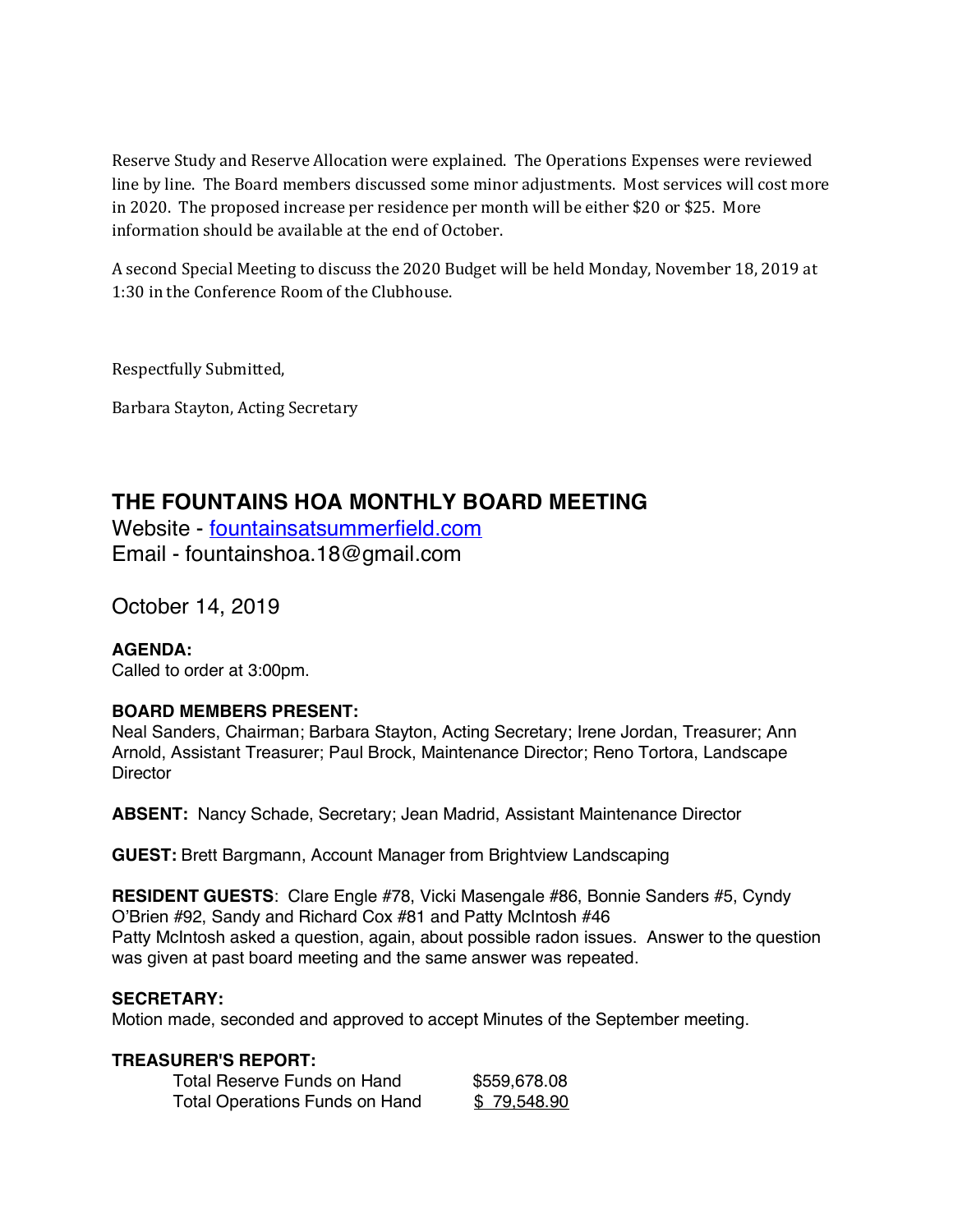Total Funds on Hand \$639,226.98

Checks numbered 3178 through 3194 for a total of \$66,833.29 were issued in September. There were no charges to the debit card. Total Reserve payments were \$24,761.84. Total Reserve payments for 2019 YTD are \$155,238.79. Total Project costs to date are:

|                       | 2018      | 2019      | Total to date |
|-----------------------|-----------|-----------|---------------|
| Deck Project          | 73,334.12 | 95,888.82 | 169,222.94    |
| <b>Siding Project</b> | 21,403.27 | 45.718.72 | 67,121.99     |

Motion made, seconded and approved to accept Treasurer's report.

**ASSISTANT TREASURER'S REPORT:** Additional August Payment Receipts: Deposits on 8/2 and 8/22 for unit closing mid-August for: September, October, November dues, 1 transfer fee, 2 statement fees, and 1 new owner fee.

> **September payments/receipts** 110 units paid 1 unit late fee paid, 2 units transfer fee paid 2 units statement fee paid 2 units new owner fee paid

#### **COMMUNICATIONS:**

Two units are For Sale: #108 and #110

**LANDSCAPE:** The Board approved the appointment of Reno Tortora as the new Landscape Director. He will be doing a walk thru of the property with Brett Bargmann the Account Manager from Brightview this week and with Treecology in the near future. Brett mentioned that Bark Dust/Mulch would be considered for a Spring application. He will plan to attend HOA Board meetings as needed.

Reno made a **motion to allow HOA Serivices to install an edge board on the French Drain in front of Building 15430 for \$562.00. The Motion was seconded and approved.** He also reported that he is in the process of forming a Landscape Committee of residents.

**MAINTENANCE:** Paul stated that he has the documents showing the rejected bids on the deck project requested by a resident. These documents are available for copying.

Paul presented three bids for repair of the brick support columns on two decks. He recommended that we take the bid from Dave Otis Masonry. Paul **made a motion that we pay \$10,400 to Dave Otis Masonry for the repair to the brick columns. It was seconded and approved.**

Paul reported that a new product, GacoFlex U91, will be used on the deck flooring. This product will be applied to all decks, even the ones that are already repaired. The cost of the product is a bit higher than the original coating, but still within budget.

Our rain gutters are filled with shingle fibers and mud that has not been cleaned out in the past. This has left the rain drains clogged in some instances. He described three bids for cleaning the gutters and down spouts and feels that HOA Services' bid is the best. **Paul made a motion**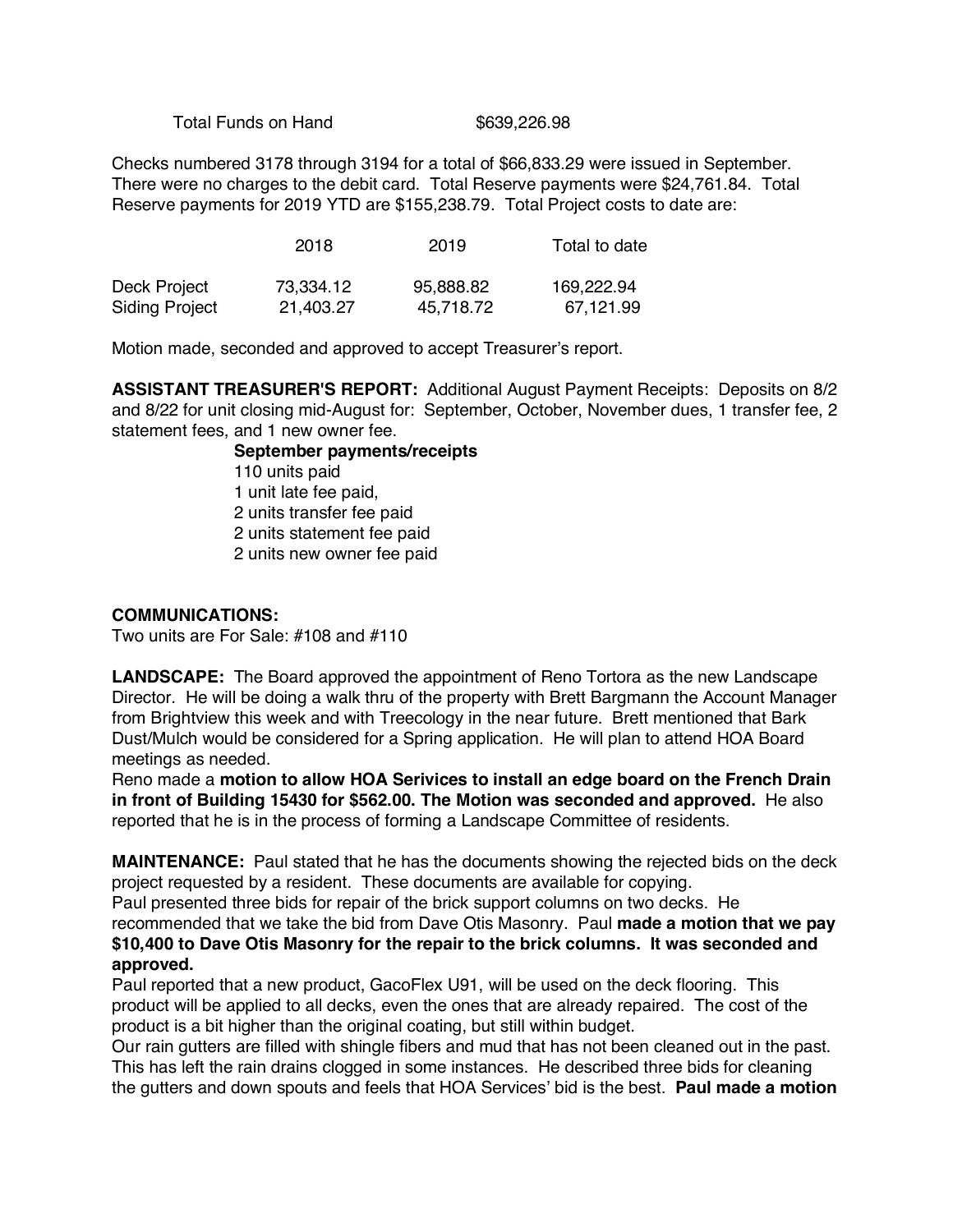**to accept the bid from HOA Services for \$2849.00 to clean the gutters and down spouts. The motion was seconded and approved.** 

**OLD BUSINESS:** None

**NEW BUSINESS:** There will be a Special Meeting of the Fountains Board to discuss the 2020 Budget and possible increase in the monthly assessment on Monday, October 28, 2019 at 1:30 in the Clubhouse Conference Room. Residents will be notified via email and hard copy for those who do not have email.

The Annual Meeting of The Fountains Owners will be February 19, 2020. More information will be sent out closer to the date.

#### **NEXT MEETING:**

Monday, November 11, 2019 at 3:00

**MEETING ADJOURNED:** Motion was made, seconded and approved to adjourn at 3:45 pm.

Respectfully submitted, Barbara Stayton, Acting Secretary **THE FOUNTAINS HOA MONTHLY BOARD MEETING** Website - fountainsatsummerfield.com

Email - fountainshoa.18@gmail.com September 9, 2019

# **AGENDA:**

Called to order at 3:00pm.

#### **BOARD MEMBERS PRESENT:**

Neal Sanders, Chairman; Nancy Schade, Secretary; Irene Jordan, Treasurer; Ann Arnold, Assistant Treasurer; Paul Brock, Maintenance Director; Maryann Smith, Landscaping Director

**ABSENT:** Jean Madrid, Assistant Maintenance Director

**GUEST:** Zach Howell, Bear Consulting Services

**RESIDENT GUESTS**: Barbara Stayton #13, Patty McIntosh #46, Judy Carideo #50, Brenda Frank #52, Lorry Christian #67, Mary Shute #72, Clare Engle #78 and Vicki Masengale #86.

Judy expressed appreciation for the landscapers attention to the drainage issue near her building. Clare commented that she thought the pavers did a great job.

On behalf of Bear Consulting Services, Zach provided an overview of the deck renovations and repairs. He determined the design a good one and that Jon was very capable of completing the project and that completion should proceed according to the timetable outlined in his report.

#### **SECRETARY:**

Motion made, seconded and approved to accept Minutes of August meeting.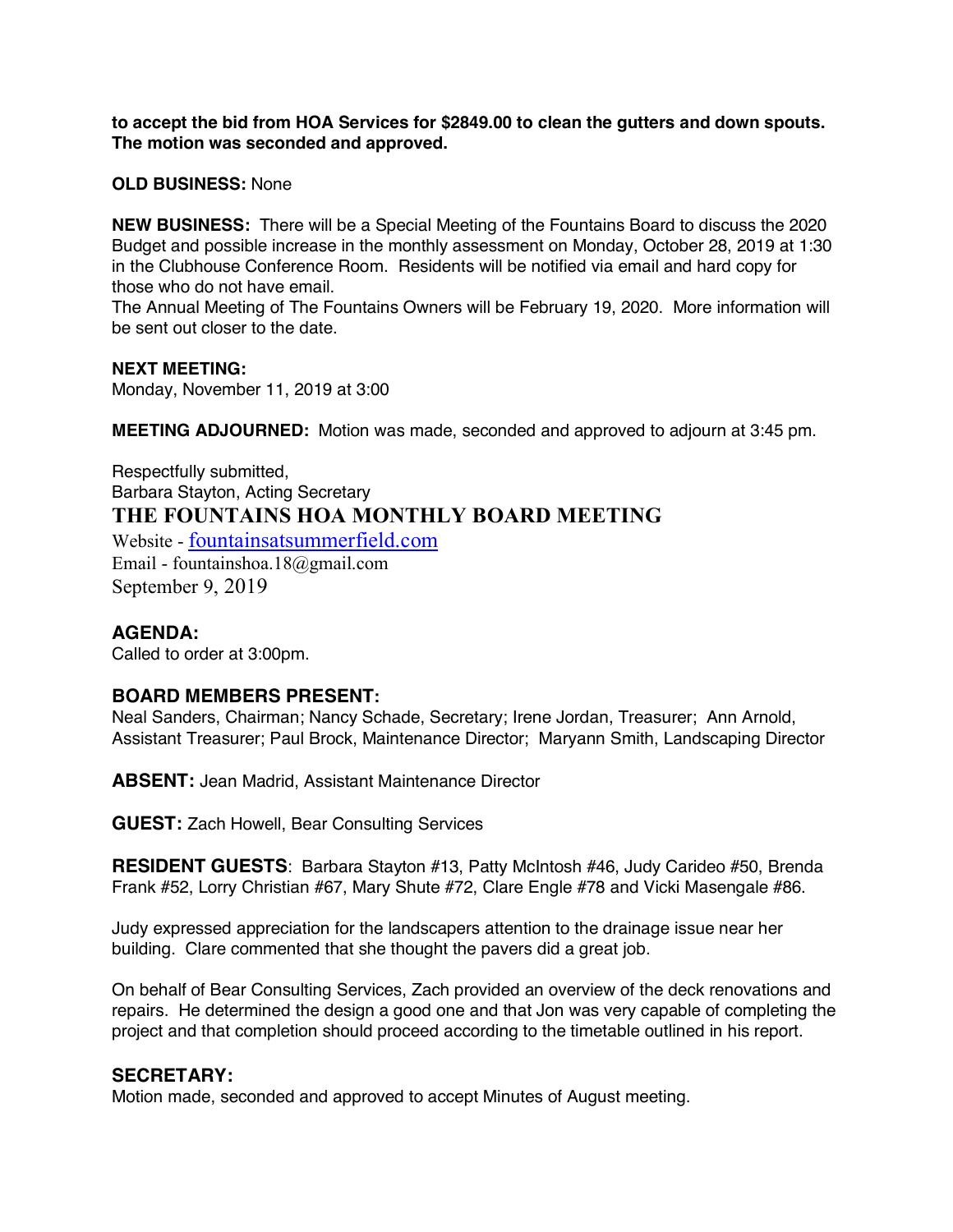# **TREASURER'S REPORT:**

| Total Reserve Funds on Hand    | \$593,593.41 |
|--------------------------------|--------------|
| Total Operations Funds on Hand | \$54,708.72  |
| Total Funds on Hand            | \$648,302.13 |

Checks numbered 3156 through 3177 for a total of \$51,079.42 were issued in August. Debit card charges totaled \$406.25. \$24,761.84 was spent from Reserves. Total Reserve payments for 2019 YTD are \$135,161.33. Total Project costs to date are:

|                       | 2018      | 2019      | Total to date |
|-----------------------|-----------|-----------|---------------|
| Deck Project          | 73,334.12 | 77,976.32 | 151,310.44    |
| <b>Siding Project</b> | 21.403.27 | 45.718.72 | 67,121.99     |

Motion made, seconded and approved to accept Treasurer's report.

# **ASSISTANT TREASURER'S REPORT**

August payments/receipts 110 units paid 1 unit late fee paid 1 statement fee paid

#### **COMMUNICATIONS:**

Two units are for sale. #81 will close 9/12.

#### **WELCOME:**

New owners Melanie Madigan #8 and Cindy O'Brien #82 were welcomed and were given packets.

#### **MAINTENANCE:**

Paul talked with Bob Anderson about evaluating the garage doors. Bob will not charge for this service. A bid of \$4532 was received from HOA Services to grind concrete in areas where there's a trip hazard. Coast Pavement will also provide a bid. The City of Tigard sent us two letters alerting that our property is in violation of Tigard municipal code provisions and the Fountains attorney has responded.

#### **LANDSCAPE:**

Brightview has repaired a stuck irrigation valve and has provided a proposal for repairing a second one. They estimated the cost to spread 1 1/2" dark hemlock mulch to be \$13,000. More bids will be obtained. Brightview estimated the cost for new plantings around the upper fountain would be around \$2600. A motion was made, seconded and approved to have them do the plantings as long as the cost doesn't exceed \$3000. Treecology charged \$150 to spread phosphite on the dogwood tree. The dead tree on the grassy knoll needs to be replaced. Maryann announced she would be stepping down as Landscape Director.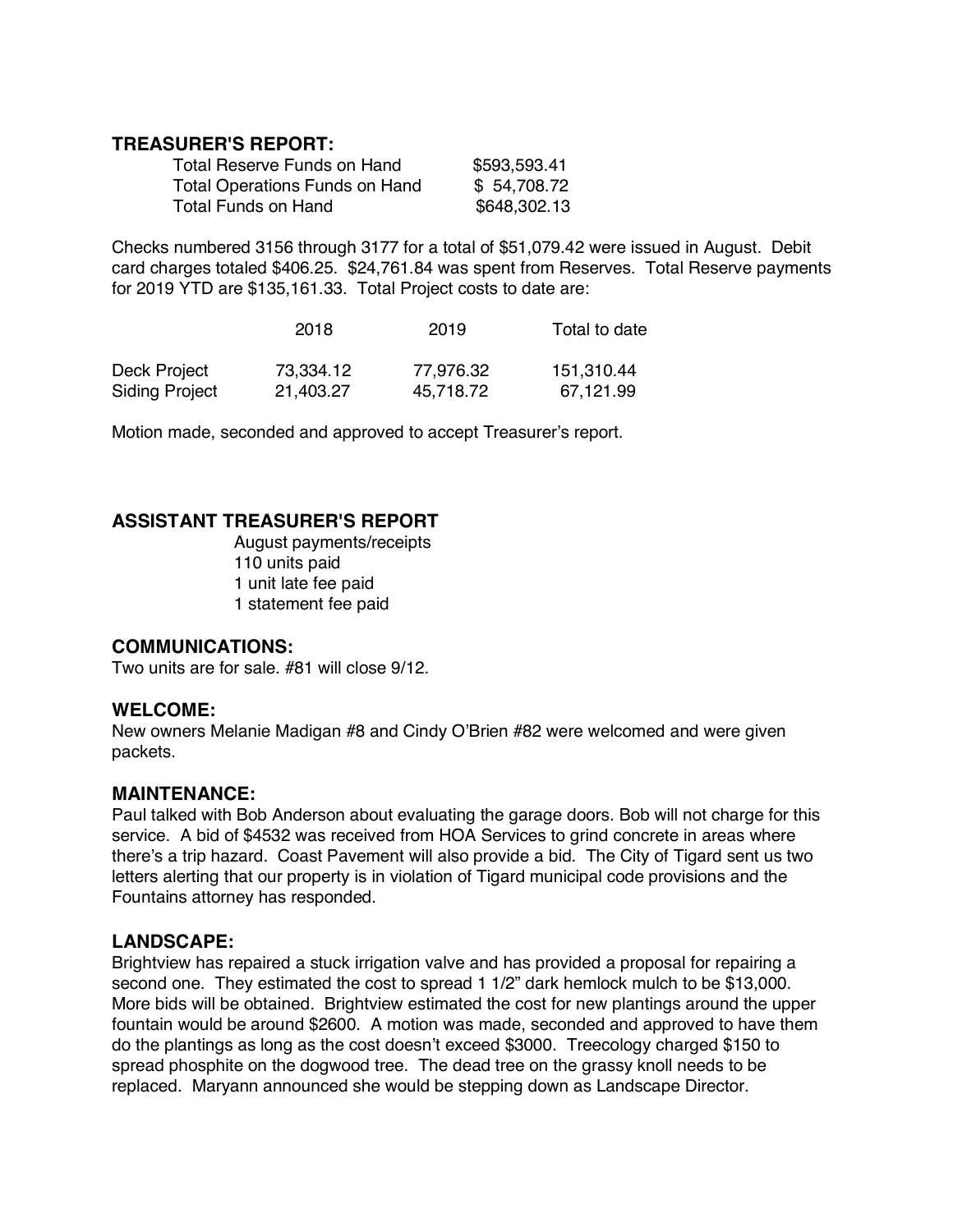# **OLD BUSINESS:**

Town Hall Meeting went well. Comcast bill review was well received with 21 people talking with them about their individual bills.

# **NEW BUSINESS:**

Neal announced the Board reorganization. Barbara will relinquish the title of Communications Director but will continue to serve as the Website Coordinator. She and Joan will comprise the Welcome Committee. Bonnie will continue as Block Captain Coordinator but she, Barbara and Joan will no longer be required to attend Board meetings. Neal will provide non-Board committee reports which will be conveyed to him via phone or email.

# **NEXT MEETING:**

October 14, 2019

**MEETING ADJOURNED:** Motion was made, seconded and approved to adjourn at 4:25pm.

Respectfully submitted, Nancy Schade **THE FOUNTAINS HOA MONTHLY BOARD MEETING** Website - fountainsatsummerfield.com Email - fountainshoa.18@gmail.com August 12, 2019

# **AGENDA:**

Called to order at 3:05pm

# **BOARD MEMBERS PRESENT:**

Neal Sanders, Chairman; Nancy Schade, Secretary; Irene Jordan, Treasurer; Ann Arnold, Assistant Treasurer; Paul Brock, Maintenance Director; Jean Madrid, Assistant Maintenance Director; Barbara Stayton, Communications Director; Joan Mathews, Newcomers Welcome; Bonnie Sanders, Area Block Captain Coordinator

**RESIDENT GUESTS**: Patty McIntosh #46, Reno Tortora #48, Lorry Christian #67, Clare Engle #78, and Vicki Masengale #86.

#### **SECRETARY:**

Motion made, seconded and approved to accept Minutes of July meeting.

# **TREASURER'S REPORT:**

| Total Reserve Funds on Hand    | \$600,815.09 |
|--------------------------------|--------------|
| Total Operations Funds on Hand | \$65,446.68  |
| Total Funds on Hand            | \$666,261.77 |

Checks numbered 3131 through 3155 for a total of \$47,550.94 were issued in July. Debit card charges totaled \$162.32. \$15,575.32 was spent from Reserves. Total Reserve payments for 2019 YTD are \$110,399.49. Total Project costs to date are: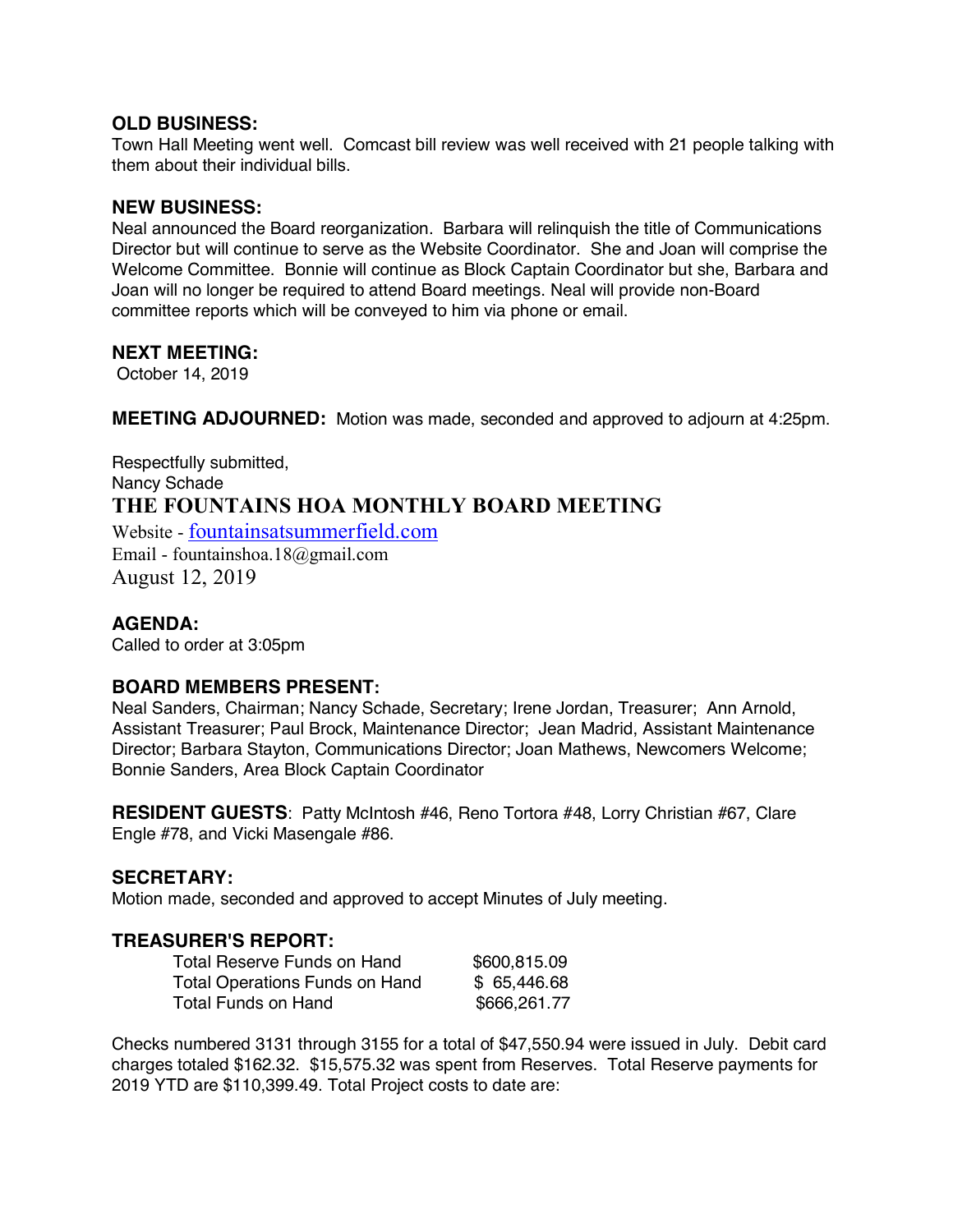|                | 2018      | 2019      | Total to date |
|----------------|-----------|-----------|---------------|
| Deck Project   | 73,334.12 | 69,213.59 | 142,547.71    |
| Siding Project | 21,403.27 | 37,960.90 | 59,364.17     |

Approval was received from Washington Federal to buy CD's. Motion was made, seconded and approved to move \$75,000 from Onpoint Credit Union money market to Homestreet money market account.

Motion made, seconded and approved to accept Treasurer's report.

| <b>ASSISTANT TREASURER'S REPORT</b> | July payments/receipts: |
|-------------------------------------|-------------------------|
|                                     | 110 units paid          |
|                                     | 1 unit late fee paid    |

# **COMMUNICATIONS:**

Three units have been sold and are pending. Barbara proposed a volunteer could provide hard copies of notices to those without computers.

# **MAINTENANCE:**

Coast Pavement Services is applying Moss Melt this week in preparation for crack filling, seal coating and striping our asphalt next week. Curbs, parking places and edges of entry steps were included in a revised bid which was reduced because Coast had mistakenly included a portion of 114th Ct. in their original bid. Shrubs were trimmed surrounding fire hydrants, as required by City of Tigard, prior to painting them. Three bids were obtained to install a French drain alongside the walkway leading to 15430 to avoid future flooding. A motion was made, seconded and approved to have HOA Services provide the work. Jon Erickson found an improved coating for the decks. All finished decks will receive the new coating including the eight decks which received the original coating. Bear Consulting Services is in the process of evaluating any safety concerns regarding those decks awaiting repairs. Siding repair/replacement has been completed and the large disposal bin has been removed.

# **LANDSCAPE:**

Brightview did part of the pruning. The remainder will be completed in the next few weeks. They also sent an estimate for barkdust and another for bed preparation. Ivy on the bank was trimmed and tree trunks still need ivy eliminated. Treecology has applied fungicide to one of the ailing dogwood trees. A second application will occur in the future. In the Spring, efficacy will be determined to see if the applications were effective.

#### **WELCOME VISITS:**

Tricia Devine, #79 and David and Kathleen Smith, #25 were welcomed and information packets were provided.

# **NEW BUSINESS:**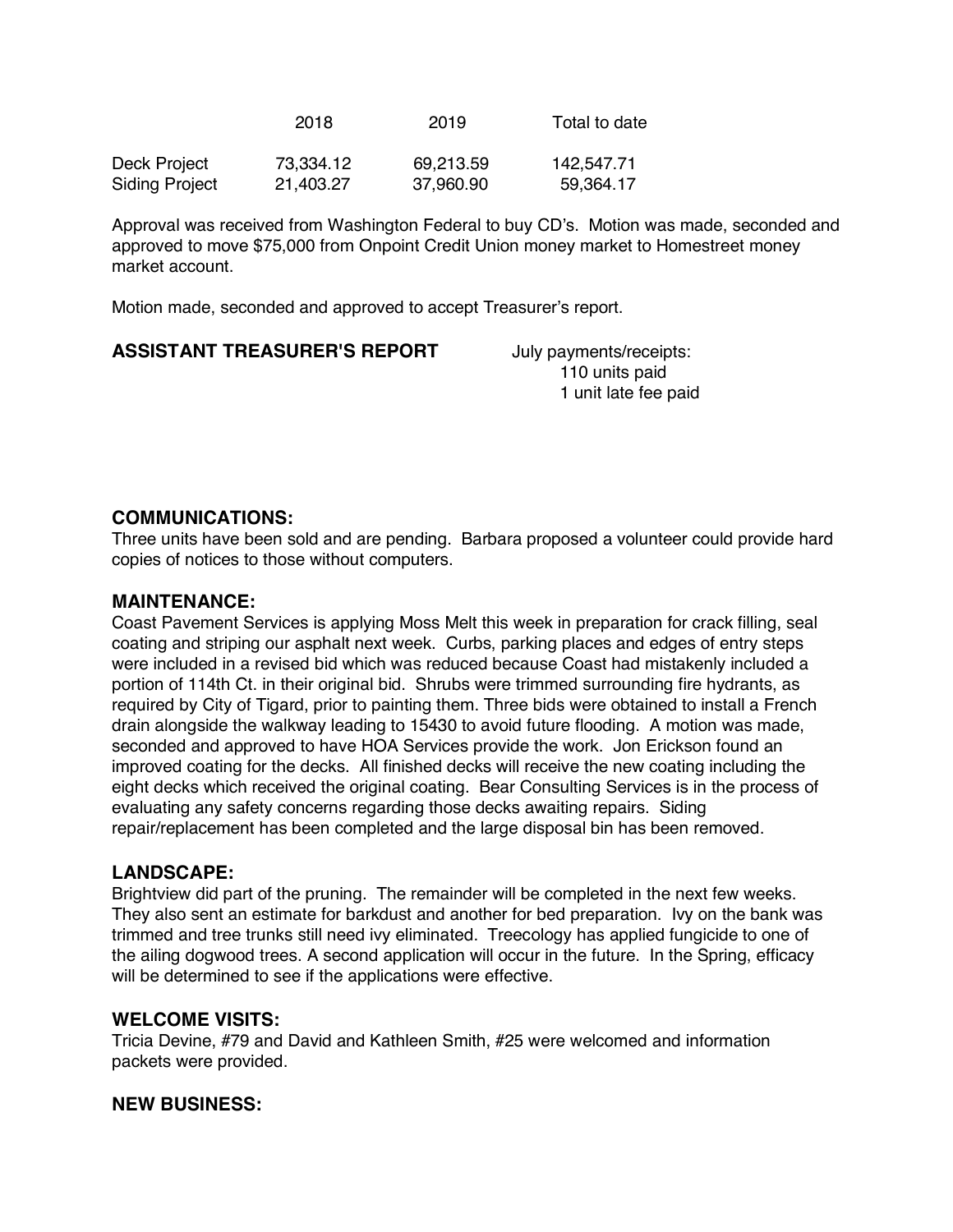Neal mentioned Comcast brochures will be available at the Town Hall Meeting August 15, 6:30pm and they will have representatives available on-site August 28 and/or 29 to discuss individual issues with owners. Board will provide refreshments for the meeting. Set-up will begin 5:30pm

#### **NEXT MEETING:**

September 9, 2019

**MEETING ADJOURNED:** Motion was made, seconded and approved to adjourn at 4:20pm.

Respectfully submitted, Nancy Schade

# **THE FOUNTAINS HOA MONTHLY BOARD MEETING fountainatsummerfield.com fountains.18@gmail.com**

July 8, 2019

**AGENDA:** Called to order at 3:00pm

#### **BOARD MEMBERS PRESENT:**

Neal Sanders, Chairman; Nancy Schade, Secretary; Irene Jordan, Treasurer; Ann Arnold, Assistant Treasurer; Paul Brock, Maintenance Director; Jean Madrid, Assistant Maintenance Director; Barbara Stayton, Communications Director; Joan Mathews, Newcomers Welcome

**ABSENT:** Bonnie Sanders, Area Block Captain Coordinator

**RESIDENT GUESTS**: Joanne McRae #27, Bob Markel #31, Bryce and Ruth Bramsen #32, Patty McIntosh #46, Reno Tortora #48, Judy Carideo #50, Brenda Frank #52, Leroy and Alyce Vick #60, Lorry Christian #67, Jim Smith #68, Clare Engle #78, Phil Keene #83, Vicki Masengale, and Rita Fish #88.

All had concerns with landscaping except Bramsen's who had experienced verbal abuse from another owner, Patty who still wanted clarification on deck contract, Lorry who took issue with lack of response to notes submitted to Box 31, Clare who is still witnessing the dog in #73 is not being picked up after, and Vicki would like to see sidewalk repair in entry to her building.

Phil spoke of his review of the landscape contract and options available if, after documentation, Brightview still fails to fulfill their contract.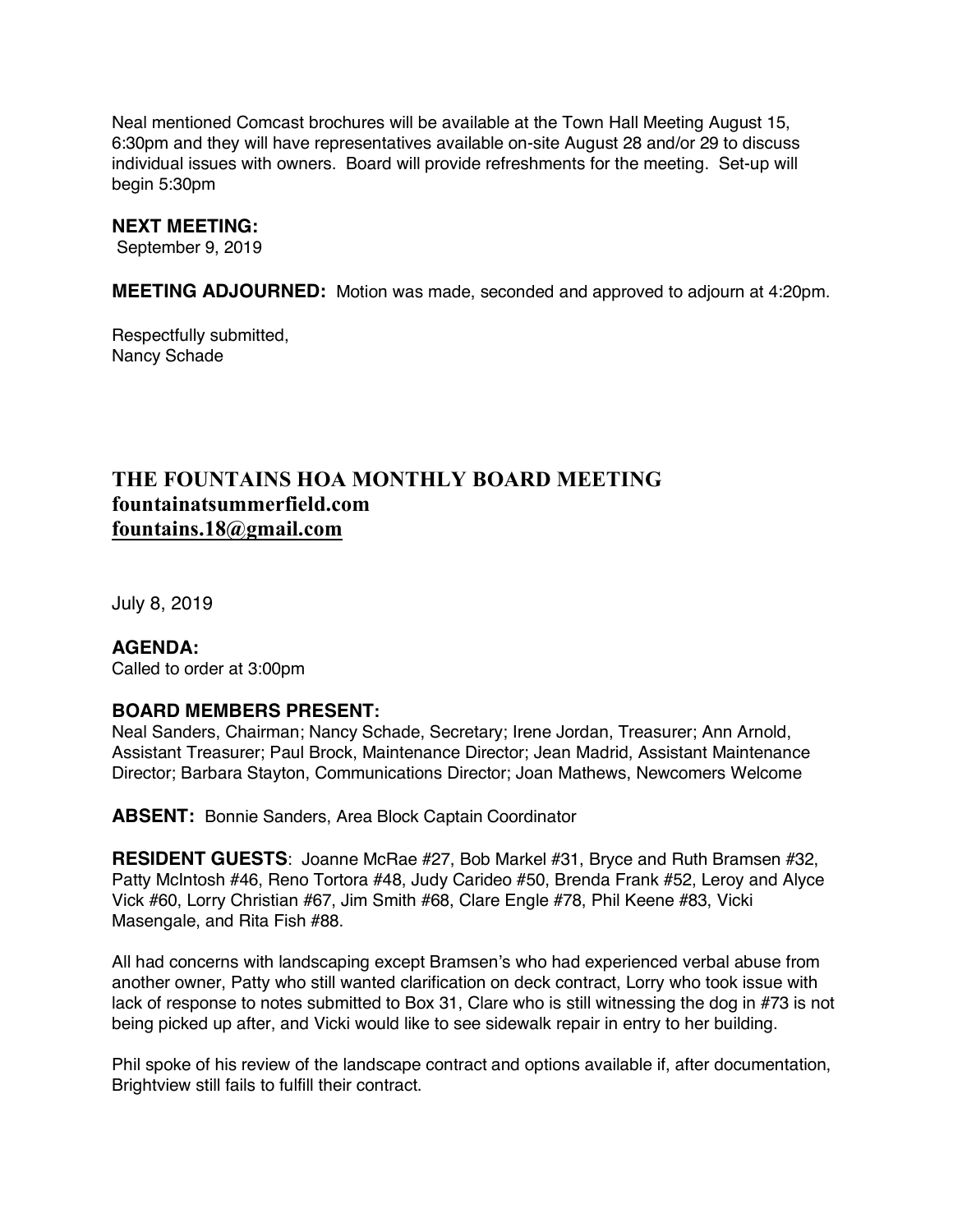# **SECRETARY:**

Motion made, seconded and approved to accept Minutes of June meeting.

#### **TREASURER'S REPORT:**

| Total Reserve Funds on Hand.    | \$602,867.92 |
|---------------------------------|--------------|
| Total Operations Funds on Hand. | \$65,401.20  |
| Total Funds on Hand.            | \$668,269.12 |

Checks numbered 3115 through 3130 for a total of \$34,839.77 were issued in June. Debit card charges totaled \$671.75. \$10,407.37 was spent from Reserves. Total Reserve payments for 2019 YTD are \$94,824.17. Total Project costs to date are:

|                       | 2018      | 2019      | Total to date |
|-----------------------|-----------|-----------|---------------|
| Deck Project          | 73.334.12 | 54.336.09 | 127,670.21    |
| <b>Siding Project</b> | 21,403.27 | 37.263.08 | 58,666.35     |

The CD's at Key Bank matured. Total redemption value was \$215,914.57. A new CD was purchased at Key Bank for \$86,000. The balance of \$129,914.57 was put into the money market at OnPoint credit union. Intention is to purchase two short-term CD's at Washington Federal with the \$129K. An application has been submitted to do this; approval process isn't complete. When it is, that money will be moved to Washington Federal.

Motion made, seconded and approved to accept Treasurer's report.

#### **ASSISTANT TREASURER'S REPORT**

June payments/receipts: 110 units paid 1 unit late fee paid

#### **COMMUNICATIONS:**

Four units are currently for sale.

#### **MAINTENANCE:**

Paul addressed the on-going questions/concerns Patty, #46, has expressed regarding the deck contract and the decks safety/integrity. He requested she email specific questions which he will refer to our attorney, Landye Bennett. A motion was made, seconded, and approved to spend \$2100. to have BEAR Consulting evaluate the integrity off the decks. The coating used to resurface was too soft and a replacement sealant was selected and is now being used. There was also discussion regarding Jon having help to finish the remaining decks.

Jean reported the major water leak in #108 is being addressed. An insurance claim will be submitted. She also will contact someone with regard to sidewalk grinding.

#### **LANDSCAPE:**

Spencer Vroman is no longer employed by Brightview. Jean Jung will assume his responsibilities until a permanent replacement is found. When she visited our property, she was in total agreement with Maryann about the poor conditions of our landscape. The lower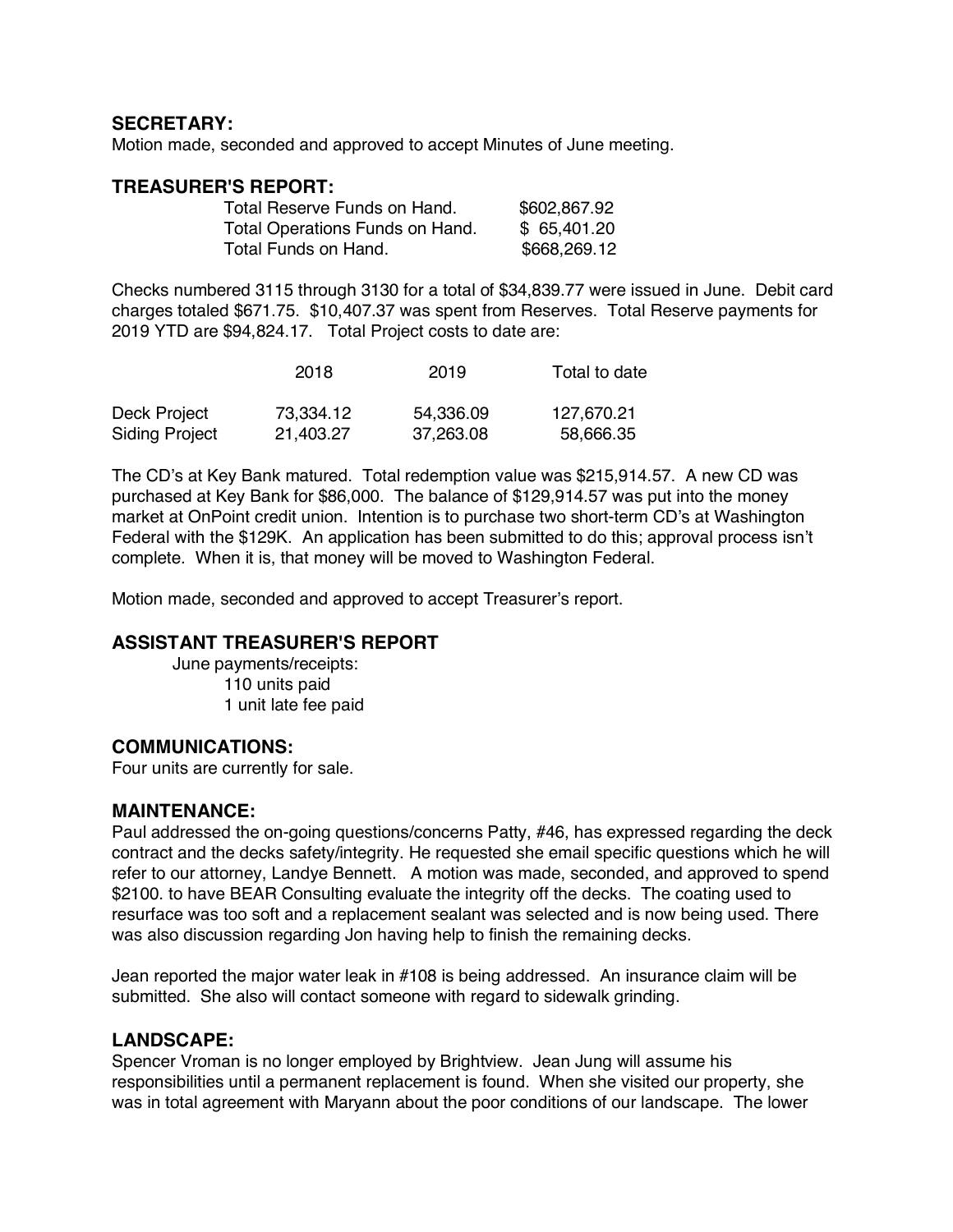fountain has been turned on again. Irrigation repairs have been completed. Because of Brightview's poor performance this past month, there was discussion of paying only a portion of their invoice. Treecology will put phosphates on the dogwood trees. Dead trees will be removed later in the summer.

#### **NEW BUSINESS:**

Neal announced that a Comcast representative will speak at the Town Hall Meeting August 15, 6:30pm. They will have representatives available on-site August 28 and 29 to discuss individual issues with owners.

#### **NEXT MEETING:**

August 12, 2019

**MEETING ADJOURNED:** Motion was made, seconded and approved to adjourn at 4:35pm. Respectfully submitted, Nancy Schade

# **THE FOUNTAINS HOA MONTHLY BOARD MEETING**

June 10, 2019

# **AGENDA:**

Called to order at 3:00pm

# **BOARD MEMBERS PRESENT:**

Neal Sanders, Chairman; Nancy Schade, Secretary; Irene Jordan, Treasurer; Ann Arnold, Assistant Treasurer; Paul Brock, Maintenance Director; Jean Madrid, Assistant Maintenance Director; Barbara Stayton, Communications Director; Bonnie Sanders, Area Block Captain Coordinator; Joan Mathews, Newcomers Welcome

**ABSENT:** Maryann Smith, Landscape Director

**RESIDENT GUESTS**: Joanne McRae #27 with concern about yard debris, Bob and Karen Markel #31 with concerns of Landscape neglect and cost, Patty McIntosh #46 with questions regarding Deck Repair Project, Judy Carideo #50, Brenda Frank #52, Sherry Harrigan #57, Lorry Christian #67, Phil Keene #83, and Vicki Masengale #87. The last six very unhappy with lack of irrigation and landscape condition.

#### **SECRETARY:**

Motion made, seconded and approved to accept Minutes of May meeting.

#### **TREASURER'S REPORT:**

| Total Reserve Funds on Hand.    | \$611,141 |
|---------------------------------|-----------|
| Total Operations Funds on Hand. | \$55,460  |
| Total Funds on Hand.            | \$666,611 |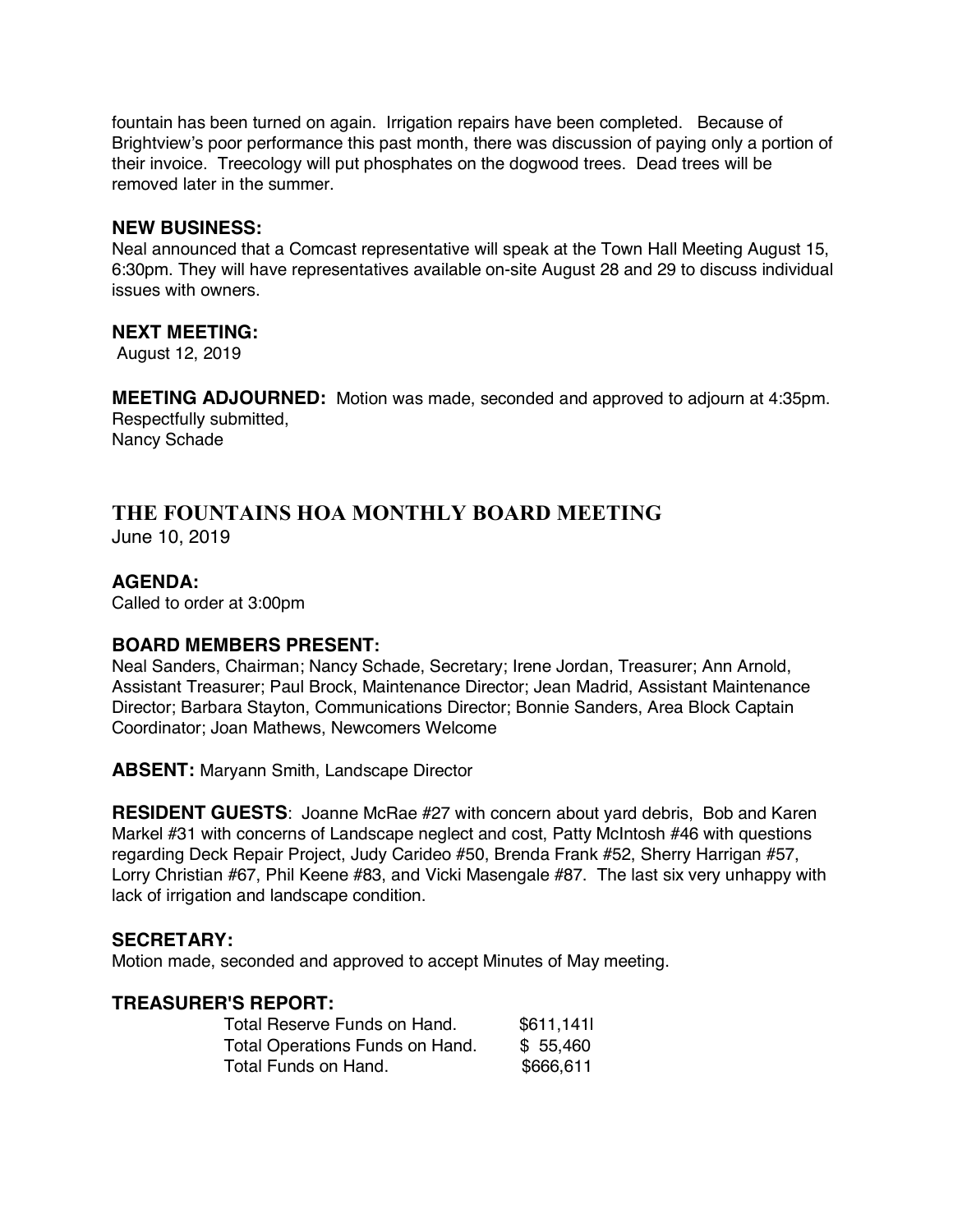Checks numbered 3092 through 3114 for a total of \$46,618.22 were issued in May. Debit card charges totaled \$223.87. \$22,165.26 was spent from Reserves. Total Reserve payments for 2019 YTD are \$84,416.80. Total Project costs to date are:

|                       | 2018      | 2019       | Total to date |
|-----------------------|-----------|------------|---------------|
| Deck Project          | 73.334.12 | 51.262.84  | 124,596.96    |
| <b>Siding Project</b> | 21.403.27 | 29,928,.96 | 51,332.23     |

Notice has been received from Key Bank regarding the maturity of the three CD's on June 24.

Motion made, seconded and approved to accept Treasurer's report.

# **ASSISTANT TREASURER'S REPORT**

May payments/receipts: 110 units paid 1 unit late fee paid 2 unit transfer fees paid 2 unit statement fees paid 2 unit new owners fees paid

#### **COMMUNICATIONS:**

Units sold - #25, #58 and #79

Units for sale - #81, #92 and #110

Units 8 and 55 are vacant and will soon be on the market. Website has been updated.

#### **MAINTENANCE:**

Paul gave a progress report on siding repair project and reported the City of Tigard inspector is expected next week. Fire hydrants will be painted by the City of Tigard. Quality Window Cleaning will be washing windows the week of June 17. Work began a week ago on decks #109 and #110. Jon Erickson sent a letter of apology for not completing deck renovation for decks #105 and #106 in a timely fashion. Three bids were obtained for Paving Project. Coast Paving will remove moss, repair, seal and stripe our parking areas. The Motion was made, seconded and approved to accept Coast Paving's bid, not to exceed \$30,000, for this project.

#### **LANDSCAPE:**

There was discussion regarding the landscape issues with a suggestion that we seek other options when the contract is complete September 2020.

#### **UNFINISHED BUSINESS:**

Neal distributed possible topics for discussion at the Town Hall Meeting August 15, 6:30pm. He would like input from Board Members to be placed in Box 31 in the next week.

# **NEXT MEETING:**

July 8, 2019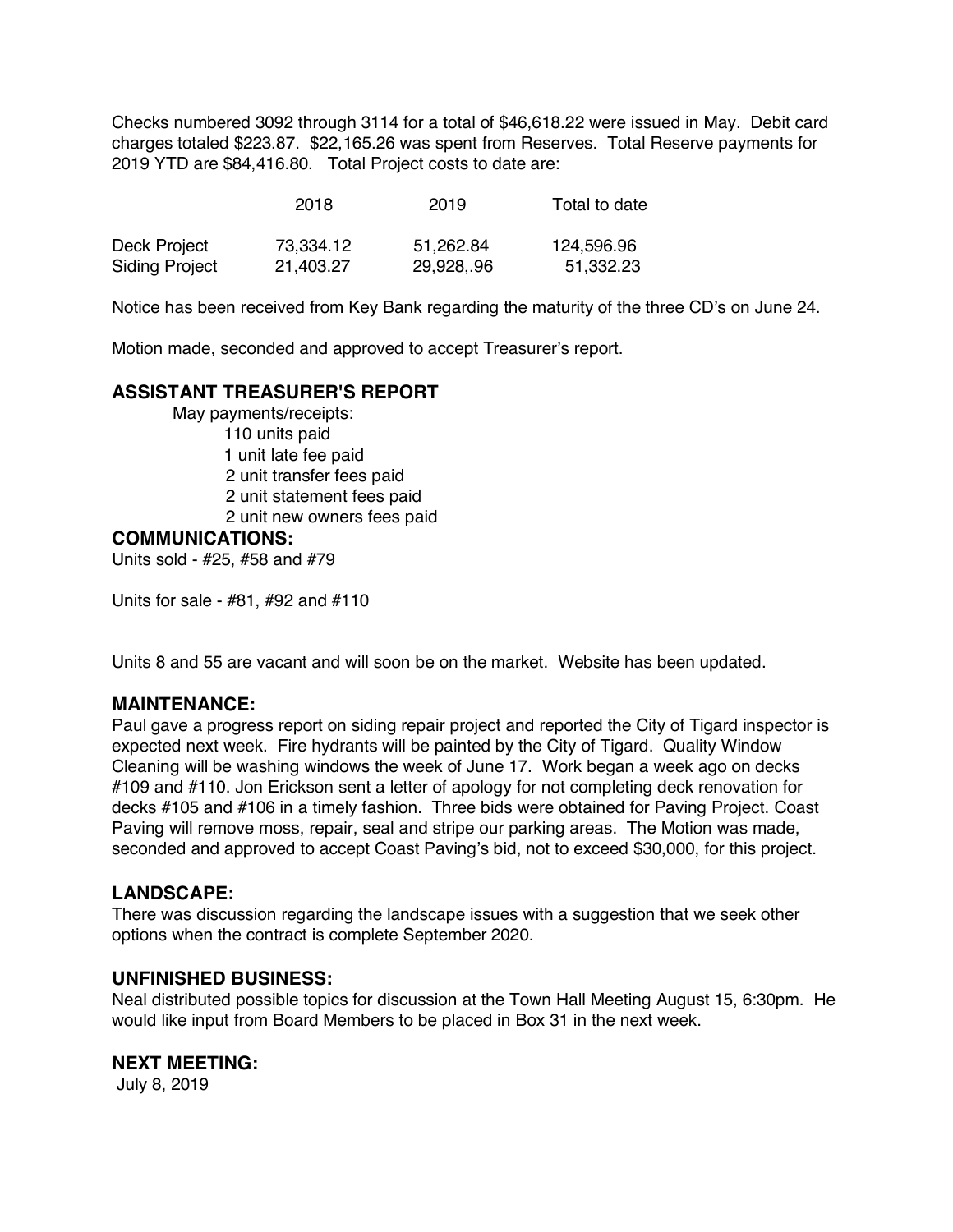**MEETING ADJOURNED:** Motion was made, seconded and approved to adjourn at 3:55pm.

Respectfully submitted, Nancy Schade

#### **THE FOUNTAINS HOA MONTHLY BOARD MEETING**

May 13, 2019

**AGENDA:** Called to order at 3:00pm

#### **BOARD MEMBERS PRESENT:**

Neal Sanders, Chairman; Irene Jordan, Treasurer; Ann Arnold, Assistant Treasurer; Paul Brock, Maintenance Director; Maryann Smith, Landscaping Director; Barbara Stayton, Communications Director; Joan Mathews, Newcomers Welcome 

**ABSENT:** Nancy Schade, Secretary; Jean Madrid, Assistant Maintenance Director; Bonnie Sanders, Area Block Captain Coordinator

**RESIDENT GUESTS:** Bob Markel #31 signed in to speak about volunteering to power wash and to inquire about irrigation. Patty McIntosh  $#46$ 

#### **SECRETARY:**

**Motion made, seconded and approved to accept Minutes of the April meeting.** 

#### **TREASURER'S REPORT:**

| Funds on 4/30/19               |           |
|--------------------------------|-----------|
| Total Reserve Funds on Hand    | \$605,739 |
| Total Operations Funds on Hand | \$67,776  |
| Total Funds on Hand            | \$673,515 |

Checks numbered 3080 through 3091 for a total of \$28,960.58 were issued in April. Debit card charges totaled \$161.58. A payment of \$1,610.00 was made to IRS for 2018 federal tax return via EFT. Total April reserve payments of \$5,231.41 were made, but there was a credit memo of \$3,076.00 recorded. As a result, the total dollar impact for April Reserve payments was \$2,201.50. Total Reserve Payments for 2019 YTD are \$62,251.54. Total Deck and Siding Project costs are:

|                       | 2018      | 2019      | Total to date |
|-----------------------|-----------|-----------|---------------|
| Deck Project          | 73.334.12 | 37,597.72 | 110.931.84    |
| <b>Siding Project</b> | 21.403.27 | 21.428.82 | 42.832.09     |

There are 3 CD's totaling over \$215,300 at Key Bank that will mature on June 24. Irene will have a proposal for the Board to vote on at the next meeting.

**Motion made, seconded and approved to accept Treasurer's report.** 

# **ASSISTANT TREASURER'S REPORT**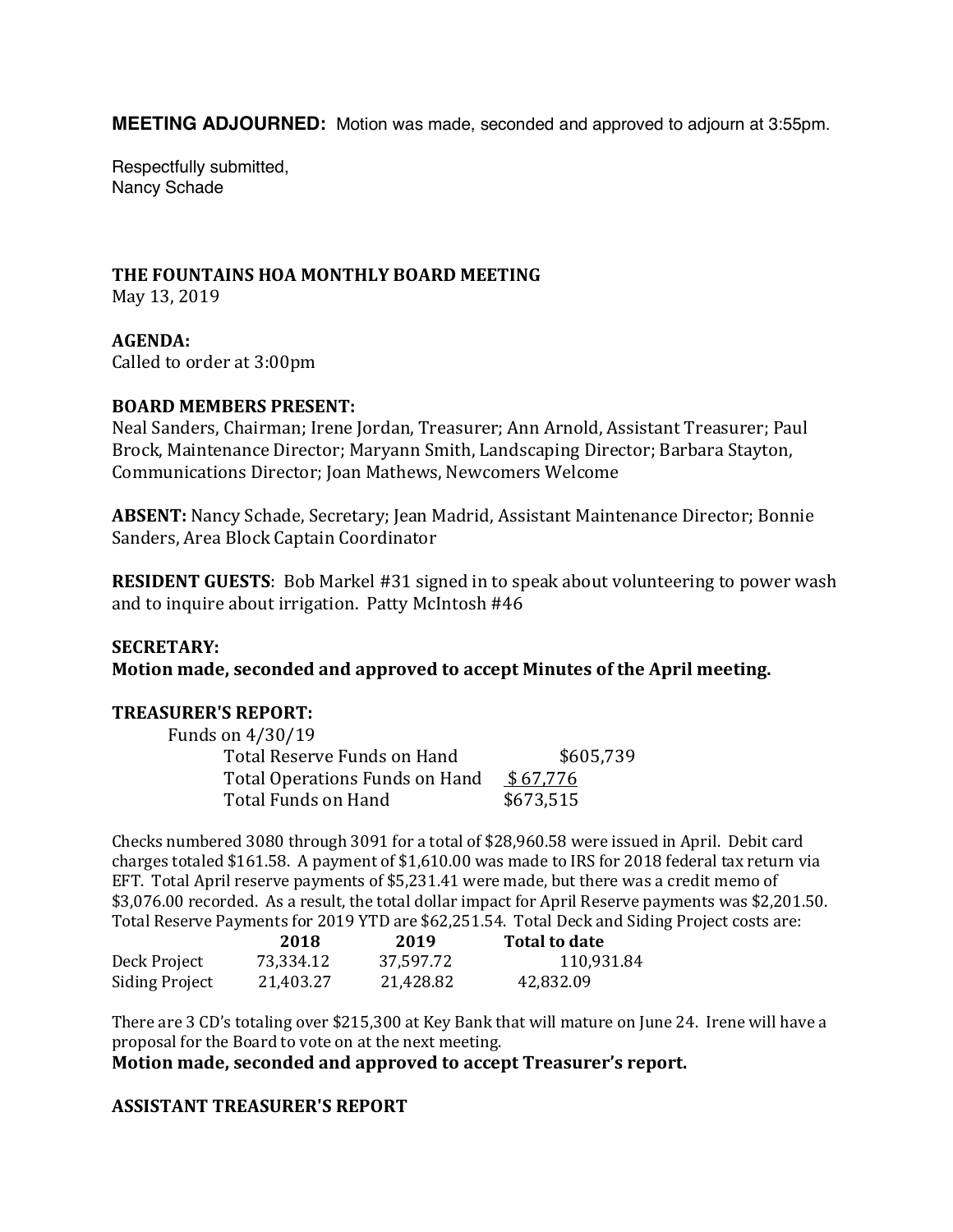April payments/receipts: 110 units paid 1 unit late fee paid 1 unit transfer fee paid 1 unit 2 statement fees paid 1 unit new owner Fee

#### **COMMUNICATIONS:**

3 units closed in early May, units #25, #58, and #79

2 units are For Sale, units #92 and #110

Board members were cautioned about hitting "reply all" on emails. Be sure to check all the addresses first.

#### **HOSPITALITY:**

New residents have not moved in at this point, but Joan has Welcome packets ready for them when they do.

#### **MAINTENANCE:**

The siding project is nearly completed. Twelve (12) of the seventeen (17) buildings under contract have been completed (70% of the total contract), and one building is in progress. (Two of our nineteen buildings did not require service. The deck project is 22% completed. The signs at the front entrance were cleaned and seem to need repainting. Paul has bids for the repainting, but is tabling this project at the moment. Paul is also investigating possibilities for more power washing of the remaining sidewalks. It was moved, seconded and passed to approve an amount not to exceed **\$28,000** for crack filling, seal coating and parking striping of the asphalt. We have 107,428 sq. ft. of asphalt in The Fountains.

#### **LANDSCAPE:**

The irrigation system was checked and there are \$3,915.89 worth of repairs needed. Maryann will instruct Brightview to use white paint to circle the repairs when they are completed. The irrigation will be turned on in all zones as soon as the repairs are completed. Treecology will be called to come out and look at some trees that appear to be dying. 

#### **UNFINISHED BUSINESS:**

The Town Hall is scheduled for Thursday, August 15, 2019. Neal encouraged board members to begin thinking about topics for discussion.

#### **NEW BUSINESS:**

We have a newly revised Areas of Responsibility document. Stephen Russell, our attorney at Landye, Bennett and Blumstein, compared the Areas of Responsibility document and our Bylaws to see if they were in alignment. The result of this analysis is that our Areas of Responsibility document is basically accurate. He made a few minor changes which do not alter the Areas of Responsibility document, but rather clarify it. The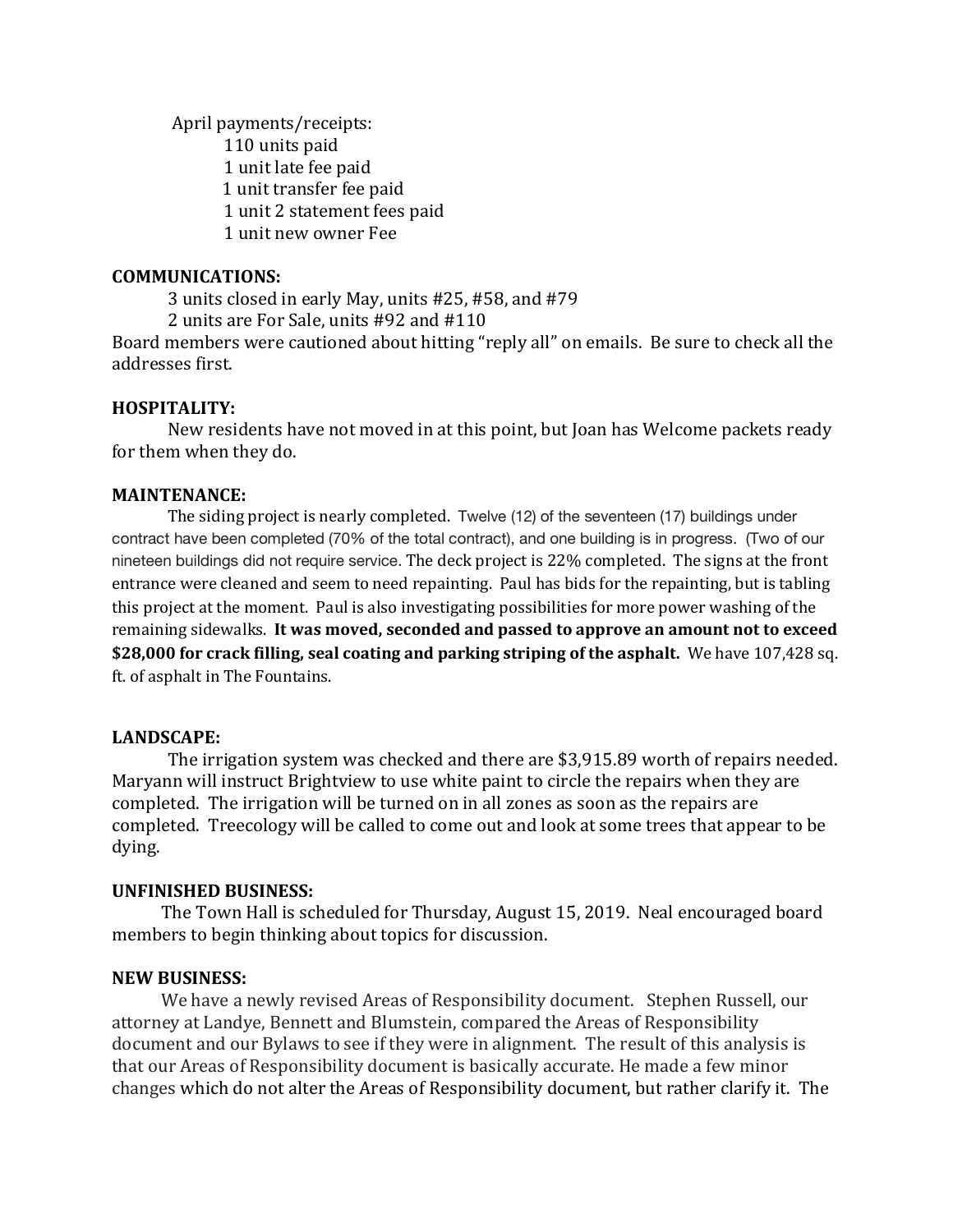Areas of Responsibility document is based on the Declaration part of the Bylaws. Residents will be sent a newly revised copy via email. A note will be made in the next Forum letting residents without email how to get a hard copy.

As a result of the information we received from our insurance provider, American Family, it was moved, seconded and passed that the board adopt a new resolution **banning Charcoal BBQ Grills on decks, patios, and within 10 feet of any building because of potential fire hazard.** As of now Charcoal BBQ Grills are not allowed in the Fountains. Gas grills and electric grills are allowed. **NEXT MEETING:** 

June 10, 2019

**MEETING ADJOURNED:** Motion was made, seconded and approved to adjourn at 4:15 PM

Respectfully submitted, Barbara Stayton, Acting Secretary

# **THE FOUNTAINS HOA MONTHLY BOARD MEETING** April 8, 2019

# **AGENDA:**

Called to order at 3:00pm

# **BOARD MEMBERS PRESENT:**

Neal Sanders, Chairman; Nancy Schade, Secretary; Irene Jordan, Treasurer; Ann Arnold, Assistant Treasurer; Paul Brock, Maintenance Director; Jean Madrid, Assistant Maintenance Director, Maryann Smith, Landscaping Director; Barbara Stayton, Communications Director; Joan Mathews, Newcomers Welcome

**ABSENT:** Bonnie Sanders, Area Block Captain Coordinator

**RESIDENT GUESTS**: Carole Hanlin #15, Joanne McRae #27, Bob Markel #31, Patty McIntosh #46, Judith Carideo #50, Brenda Frank #52, Lorry Christian #67, Clare Engle #78, and Dick Reynolds and his daughter Sharon #101. All in attendance had concerns with regard to landscaping issues and use of BBQ's.

**GUESTS:** Jared Walthard from American Family Insurance, Spencer Stegman and Jesse Vroman from Brightview Landscaping.

Neal introduced Jared and he addressed concerns regarding the use of BBQ's. There was an open discussion. Open fire pits are not allowed. Gas grilling is acceptable and any fires/damage resulting are covered. He is checking on verbiage currently issued by the company and will provide that. Charcoal is considered dangerous and the Board will consider action on charcoal grills at another time.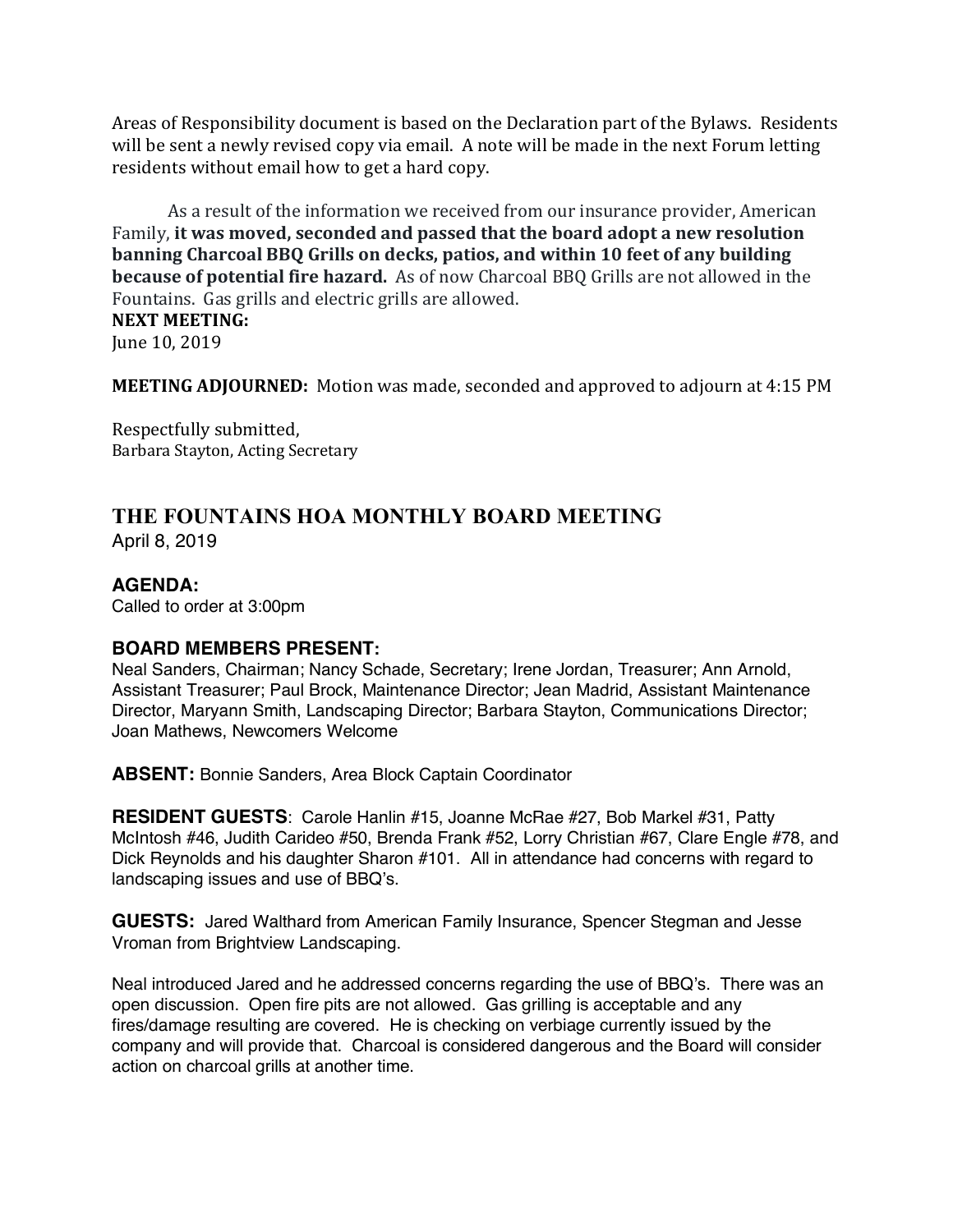# **SECRETARY:**

Motion made, seconded and approved to accept Minutes of March meeting.

#### **TREASURER'S REPORT:,**

| Total Reserve Funds on Hand.    | \$609,873 |
|---------------------------------|-----------|
| Total Operations Funds on Hand. | \$60,546  |
| Total Funds on Hand.            | \$670,429 |

Checks numbered 3059 through 3079 for a total of \$41,276.45 were issued in March. Debit card charges totaled \$1,659.93. \$12,455.15 was spent from Reserves. Total Reserve payments for 2019 YTD are \$60,095.63. Total Project costs to date are:

|                       | 2018      | 2019      | Total to date |
|-----------------------|-----------|-----------|---------------|
| Deck Project          | 73.334.12 | 35,396.22 | 108,730.34    |
| <b>Siding Project</b> | 21,403.27 | 21.474.41 | 42,877.68     |

Final reports received from Schwindt including the Federal and State tax filings. This concludes the annual efforts of our CPA efforts. The 2019 Reserve Study is on the website.

Motion made, seconded and approved to accept Treasurer's report.

# **ASSISTANT TREASURER'S REPORT**

March payments/receipts: 109 units paid 1 unit late fee paid 1 unit underpaid

#### **COMMUNICATIONS:**

#25 (Kennedy) sale pending Smith closing 4/17 #58 (Courson) for sale #79 (Mink) sale pending Tricia Devine closing sometime in April #92 (Wilson) for sale #110 (Lynch) for sale

Forum sent for April 2019. A copy of the new Amendment was sent out, as well. The current Insurance Certificate is posted on the website. The new Amendment is posted on the Bylaws link.

# **MAINTENANCE:**

The window screens were picked up from residents and taken for repair. Repairs have not yet been completed.

#### **LANDSCAPE:**

Lime application is finished and aeration is scheduled for some time this month. Maryann introduced Spencer Stegman and Jesse Vroman from Brightview. Discussion with Jesse regarding fountain maintenance and with Spencer asking workers to divide Fountains Landscape into quadrants to accomplish better clean up and attention to detail.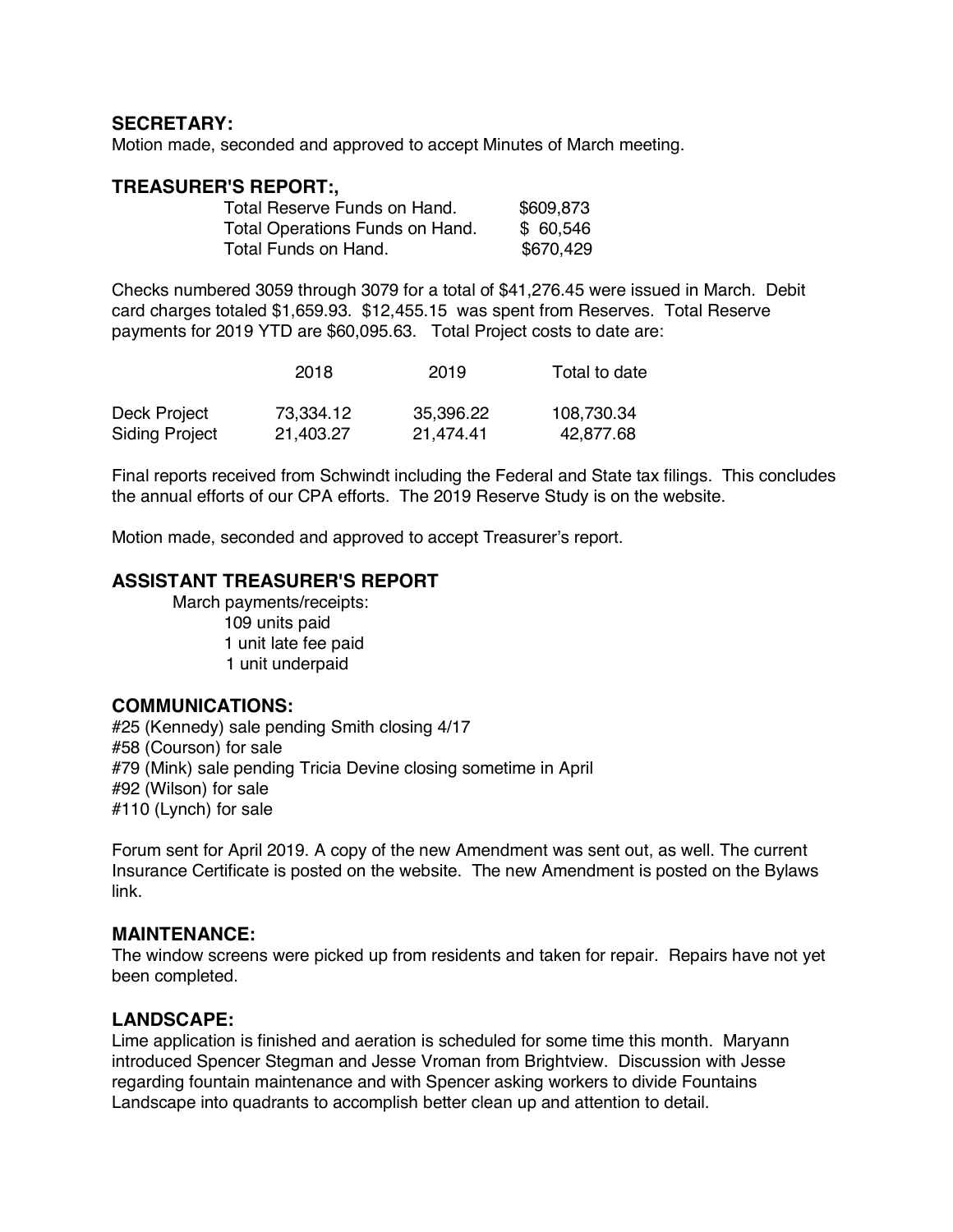# **UNFINISHED BUSINESS:**

None

#### **NEW BUSINESS:**

The Board determined it would be a good idea to schedule a Town Hall Meeting for owners August 14, 6:30pm.

#### **NEXT MEETING:**

May 13, 2019

**MEETING ADJOURNED:** Motion was made, seconded and approved to adjourn at 4:30pm.

Respectfully submitted, Nancy Schade

# **THE FOUNTAINS HOA MONTHLY BOARD MEETING**

March 11, 2019

#### **AGENDA:**

Called to order at 3:00pm

**BOARD MEMBERS PRESENT:** Neal Sanders, Chairman; Irene Jordan, Treasurer; Ann Arnold, Assistant Treasurer; Paul Brock, Maintenance Director; Jean Madrid, Assist Maintenance Director; MaryAnn Smith, Landscaping Director; Barbara Stayton, Communications Director; Joan Mathews, Newcomers Welcome

**ABSENT:** Nancy Schade, Secretary and Bonnie Sanders, Neighborhood Watch Area Coordinator

# **RESIDENT GUESTS: None**

**SECRETARY:** Motion made, seconded and approved to accept Minutes of February meeting.

#### **TREASURER'S REPORT:**

| Total Reserve Funds on Hand.           | \$632,190 |
|----------------------------------------|-----------|
| <u>Total Operations Funds on Hand.</u> | \$63,498  |
| Total Funds on Hand.                   | \$695,688 |

Checks numbered 3035 through 3058 for a total of \$58,338.59 were issued in February. Debit Card charges totaled \$332.18. \$31,843.06 was spent from Reserve Funds. Total Reserve Payments for 2019 YTD are \$47,640.48. Total Project Costs are:

2018 2019 Total to Date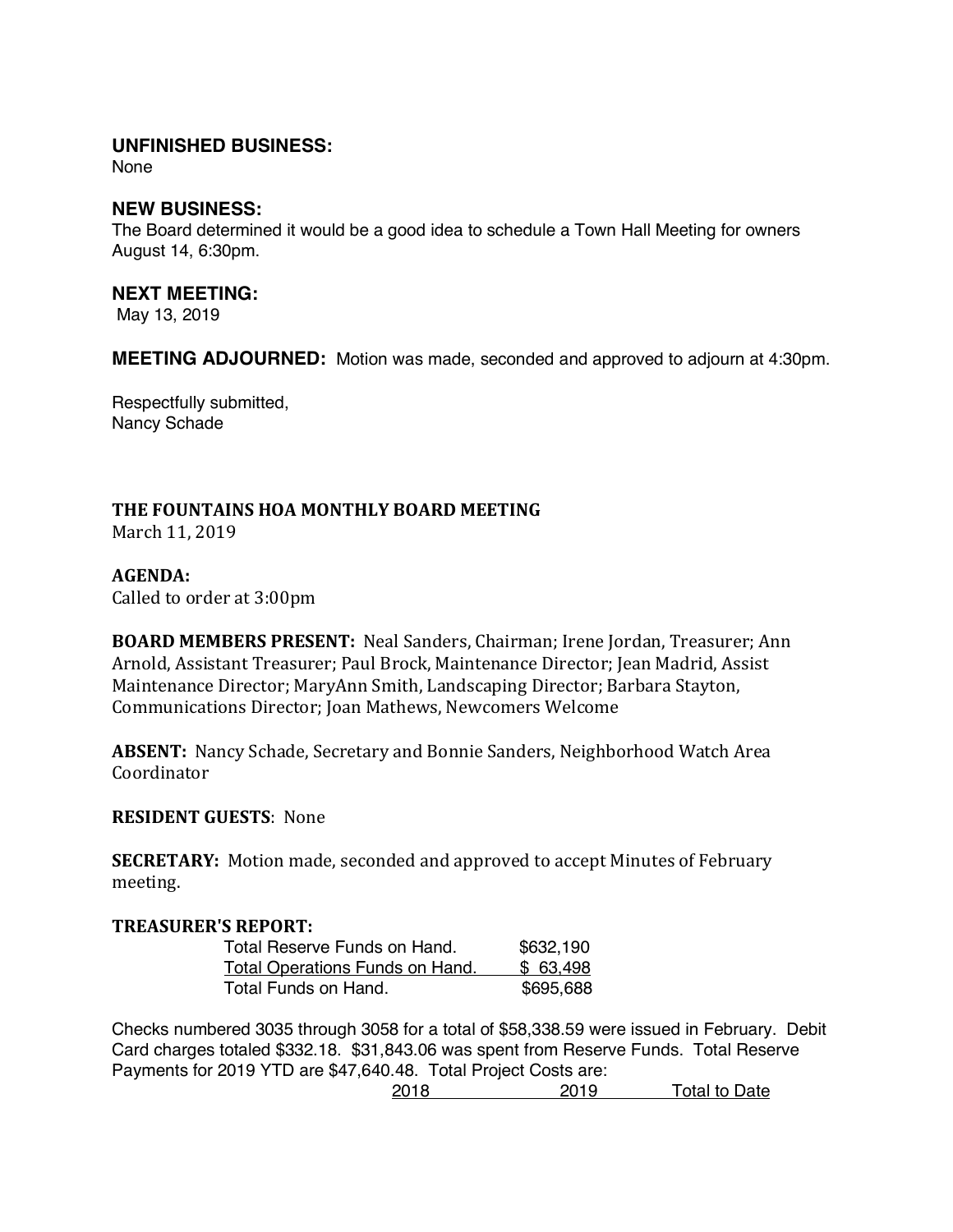| Deck Project          | 73,334.12 | 28,139.50 | 101,473.62 |
|-----------------------|-----------|-----------|------------|
| <b>Siding Project</b> | 21,403.27 | 19,500.98 | 40,904.25  |

#### **A motion was made to roll over the WA Fed CD maturing on 3/26/19 and valued at approximately \$25,481.36 for two years. The motion was seconded and approved.**

Schwindt has submitted a draft copy of 2018 Financial Review, and we are awaiting answers to questions before the final approval.

## **A motion was made to accept the revised draft copy of the 2019 Reserve Study. The motion was seconded and approved.**

**Motion made, seconded and approved to accept Treasurer's report.**

# **ASSISTANT TREASURER'S REPORT:**

February payments/receipts: 109 units paid 1 unit underpaid 2 units late fee paid

**COMMUNICATIONS:** Units #79 and #110 are For Sale. The website is up to date with recently recorded Amendment added to the Bylaws. The Fountains Forum will be distributed for April  $1<sup>st</sup>$  with the Summary.

**MAINTENANCE:** OneWay Construction has completed half of the gable siding project. Work is continuing on the decks; 9 of the 60 decks are completed. Gutter repair for building 15371 West Side is scheduled for repair. Screen repair is scheduled for March 29<sup>th</sup> pick up. Notices will be posted.

A motion was made that when the duckling nests are detected, funds will be **available to purchase screens for the drain grates. The motion was seconded and** approved.

**LANDSCAPE:** Treecology has finished pruning the trees along the fence next to Safeway and removed a dead tree behind the shed. Brightview has finished the winter pruning and has removed the leaves and debris from the garbage enclosures. A motion was made to spend \$1500 on lime treatment of the lawn. The motion was seconded and **approved.** There is a problem with Brightview as their mowers are destroying our path lights and sprinkler heads. Maryann will contact the management of Brightview for a meeting with the Board at 4:00 at the April  $8<sup>th</sup>$  board meeting to discuss this.

**UNFINISHED BUSINESS:** Jared Walthard our American Family Agent for the HOA Master Policy was present for a discussion resulting from the recent Loss Control Assessment report on our property. Many questions were brought up by board members. It was decided that the board needs to pass a resolution banning charcoal BBQ grills on decks and patios. Before this is done the homeowners need to have a chance to ask questions, so the board will hold an informal discussion with interested residents from  $3:00-3:20$  before the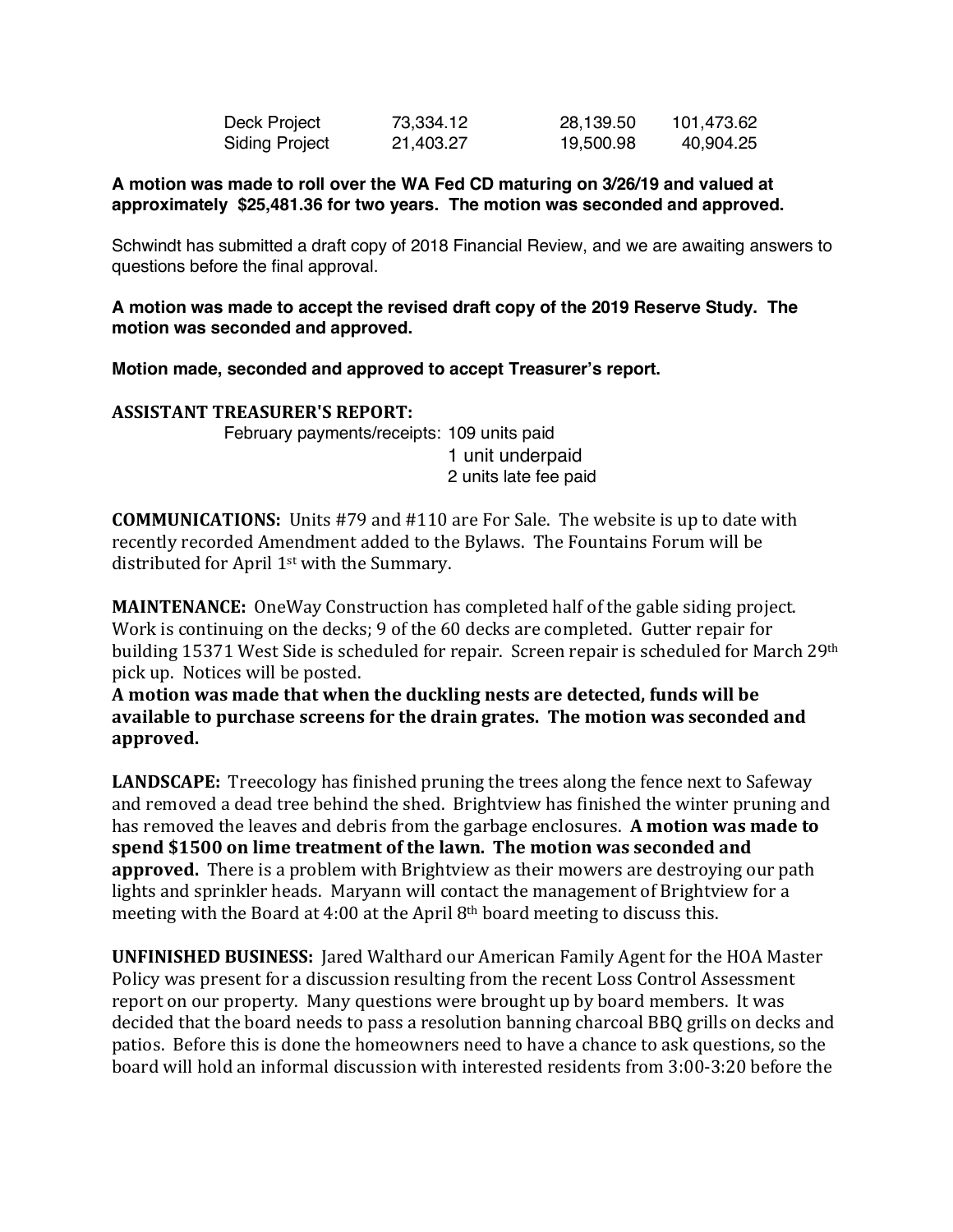next board meeting on April  $8<sup>th</sup>$ . Residents will be notified of this meeting via a Fountains Forum newsletter distributed on April 1<sup>st</sup>.

**NEW BUSINESS: None** 

#### **NEXT MEETING:**

April 8, 2019

**MEETING ADJOURNED:** Motion was made, seconded and approved to adjourn at 4:40 pm.

Respectfully Submitted, Barbara Stayton, Acting Secretary.

# **THE FOUNTAINS HOA MONTHLY BOARD MEETING**

February 11, 2019

# **AGENDA:**

Called to order at 3:00pm

# **BOARD MEMBERS PRESENT:**

Neal Sanders, Chairman; Nancy Schade, Secretary; Irene Jordan, Treasurer; Ann Arnold, Assistant Treasurer; Paul Brock, Maintenance Director; MaryAnn Smith, Landscaping Director; Barbara Stayton, Communications Director; Joan Mathews, Newcomers Welcome

**ABSENT:** Jean Madrid, Assistant Maintenance Director and Bonnie Sanders, Area Block Captain Coordinator

**RESIDENT GUESTS**: Clare Engle #78 and Patty McIntosh #46. Clare has spoken with AARP representative and has scheduled them to come present a Safe Driving Class May 16. She also wondered when PGE is planning to dig on our property near her garage.

#### **SECRETARY:**

Motion made, seconded and approved to accept Minutes of January meeting.

#### **TREASURER'S REPORT:,**

| \$640,063 |
|-----------|
| \$59,147  |
| \$699,210 |
|           |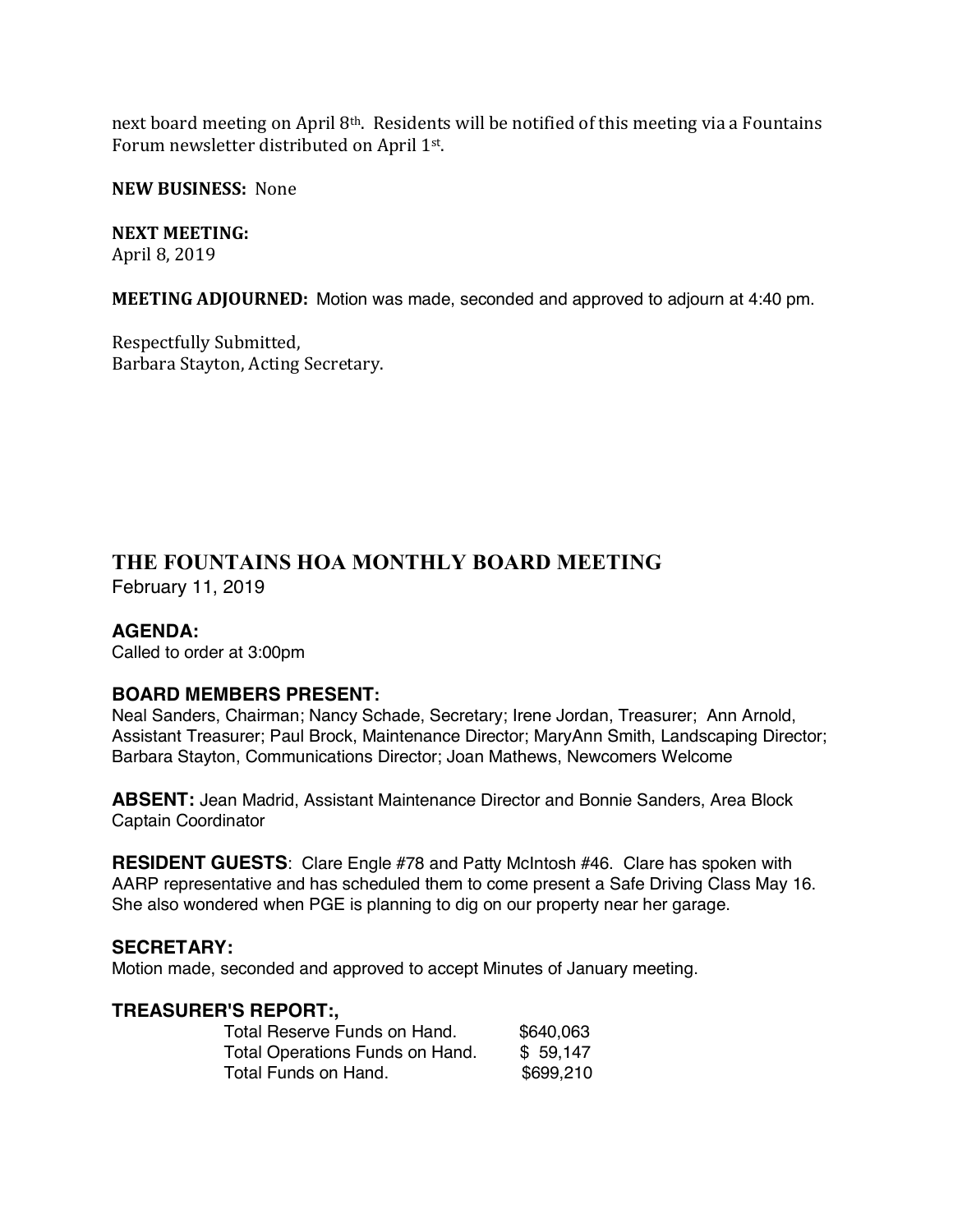Checks numbered 3019 through 3034 for a total of \$34,003.45 were issued in January. Debit charges totaled \$649.30.

\$15,797.42 was spent from Reserves. Total Reserve payments for 2019 YTD are \$15,797.42. \$14,785.50 has been charged to Deck Project YTD. \$1,011.92 has been charged to the siding project.

Project Costs Summary to date: Deck Project \$73,334.12 for 2018, \$14,785.50 for 2019 - Total to date \$88,119.62 Siding Project \$21,403.27 for 2018, \$1,011.92 for 2019 - Total to date \$22,415.19

Received final 1099 report for 2018 from Schwindt. Received draft 2019 Reserve Study from Schwindt.

Motion made, seconded and approved to accept Treasurer's report.

# **ASSISTANT TREASURER'S REPORT**

January payments/receipts: 110 units paid 1 unit late fee paid

## **COMMUNICATIONS:**

#25 is vacant. Bubbles Kennedy has moved to assisted living. The Fountains website will be updated after the Annual Meeting. If the bylaws need to be changed as a result of the vote, this can happen concurrently.

#### **MAINTENANCE:**

The disposal bin for the Siding Project has been dumped once after eight buildings were completed. Jon Erickson's contract for the Deck Project was evaluated by our attorney and signed by Neal Sanders and Jon.

#### **LANDSCAPE:**

Treecology will prune the pine trees on the west side of our property where a tree was already removed since it was a hazard.

#### **UNFINISHED BUSINESS:**

Nancy will be at the Clubhouse at 9:30am to admit Dalton's so they can set up chairs and tables for the Annual Meeting. The remainder of the Board will arrive at 10:30am. Packets and Agendas have been printed. Nancy and Barbara will register owners and distribute ballots. Maryann and Ann will hand out name tags. Registration begins at 11:15am. Welcome and introductions will be followed by a catered lunch after which the meeting will begin.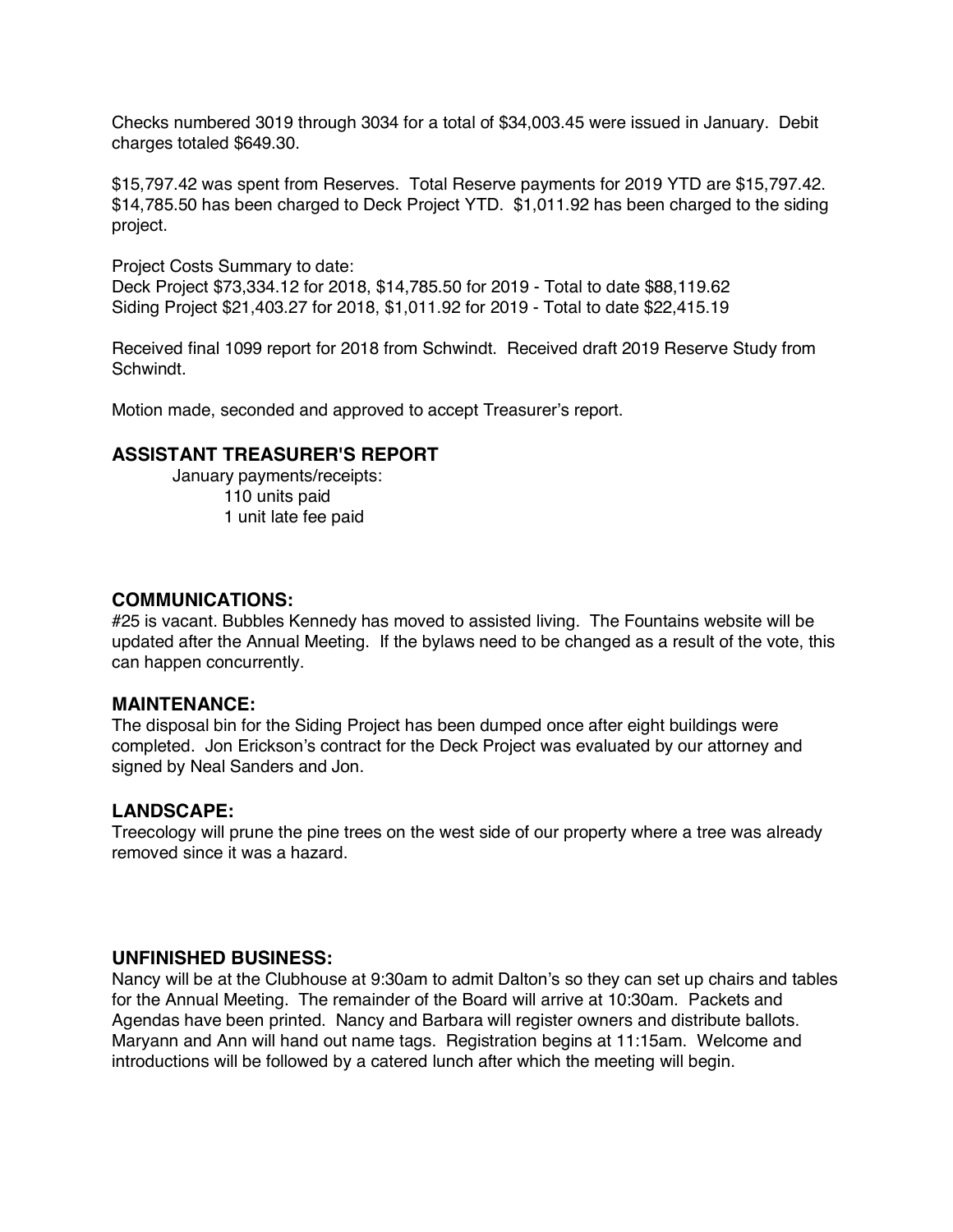A vote will occur with regard to charging a buyer's fee. A motion was made, approved and seconded to charge \$1200.00 to new owners for the remainder of 2019 and all of 2020. If the vote is favorable, this will be instituted once the Amendment is recorded with the county. Lorry Christian and Clare Engle will collect and count ballots. Dalton's will provide cleanup by 2:00pm.

#### **NEW BUSINESS:**

Clarification is needed by American Family Insurance with regard to BBQ's and propane tank placement/coverage on decks.

#### **NEXT MEETING:**

March 11, 2019

**MEETING ADJOURNED:** Motion was made, seconded and approved to adjourn at 3:55pm

Respectfully submitted, Nancy Schade

#### **THE FOUNTAINS HOA MONTHLY BOARD MEETING** January 14, 2019

#### **AGENDA:**

Called to order at 3:00pm

#### **BOARD MEMBERS PRESENT:**

Neal Sanders, Chairman; Irene Jordan, Treasurer; Ann Arnold, Assistant Treasurer; Paul Brock, Maintenance Director; Jean Madrid, Assistant Maintenance Director; Barbara Stayton, Communications Director; Joan Mathews, Newcomers Welcome; Bonnie Sanders, Neighborhood Watch Area Coordinator.

**BOARD MEMBERS ABSENT:** Nancy Schade, Secretary, MaryAnn Smith, Landscaping **Director** 

**RESIDENT GUESTS:** Lorry Christian and Patty McIntosh.

#### **SECRETARY:**

Motion made, seconded and approved to accept Minutes of December 10, 2018 meeting.

#### **TREASURER'S REPORT:**

| Total Reserve Funds on Hand.    | \$631,730 |
|---------------------------------|-----------|
| Total Operations Funds on Hand. | \$47.909  |
| Total Funds on Hand.            | \$679,639 |

Checks numbered 3004 through 3018 for a total of \$36,653.43 were issued in December. \$13,629.30 was spent from Reserves. Total Reserve Payments for 2018 YTD are \$126,311.50.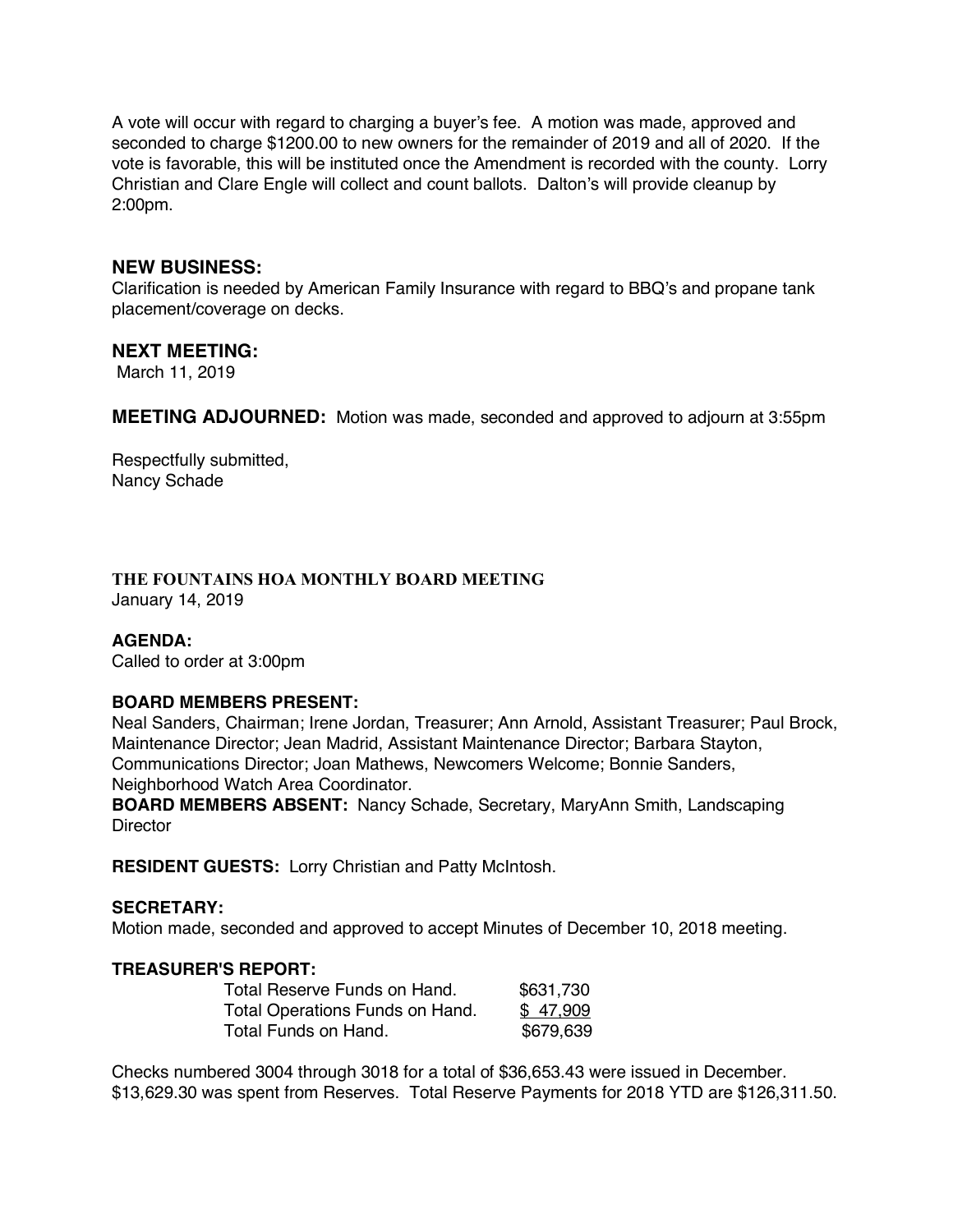\$73,334.12 has been charged to Deck Project YTD. \$21,403.27 has been charged to the Siding Project. In December, \$2,178.09 was charged to the debit card for the Siding Project.

Washington Federal CD #118-405386-4 matured with a total of \$96,148.18. The funds were deposited in the HomeStreet Reserve MM as approved in November.

As approved in November, \$6,000 from the Operations Savings/contingency account and deposited in the HomeStreet MM account. This action brought the 2018 YTD contribution to Reserves to \$90,000, the recommended contribution in the 2018 Reserve Study.

Motion made, seconded and approved to accept Treasurer's report.

# **ASSISTANT TREASURER'S REPORT**

December payments/receipts: 110 units paid 1 unit late fee paid 1 unit transfer fee paid 1 unit statement fee paid

#### **COMMUNICATIONS:**

#79 is still in foreclosure and vacant. 12 Units sold in 2018

**NEIGHBORHOOD WATCH AREA COORDINATOR:** Block Captains are trying to update Emergency forms with accurate information.

**LANDSCAPING:** A tree in back of building 15514, which seems to be on apartment property, needs to be examined to see if it needs to be removed before it falls. The path lights in front of buildings 15514 and 15518 have been mangled by what appears to be the mowers from Brightview Landscaping. Jean Madrid has pictures. This needs to be brought to their attention. Brightview also needs to be reminded that the garbage enclosures need to be blown free of leaves. 2019 is our last year of our contract with Brightview.

**MAINTENANCE:** Paul Brock has acquired permits from the City of Tigard for the siding project. The masonry on the deck project is moving along with 4 more decks to complete this season. There is gutter damage on the west side of building 15371 which will be repaired. A tree blew down damaging the fence owned by the storage company. The tree was behind the shed.

#### **WELCOME COMMITTEE:** No Report

**UNFINISHED BUSINESS:** Logistics and details for the Annual Meeting on February 13th were discussed including the agenda and the power point presentation.

**NEW BUSINESS:** None

**NEXT MEETING:** 

February 11, 2019

**MEETING ADJOURNED:** Motion was made, seconded and approved to adjourn at 4:08 PM.